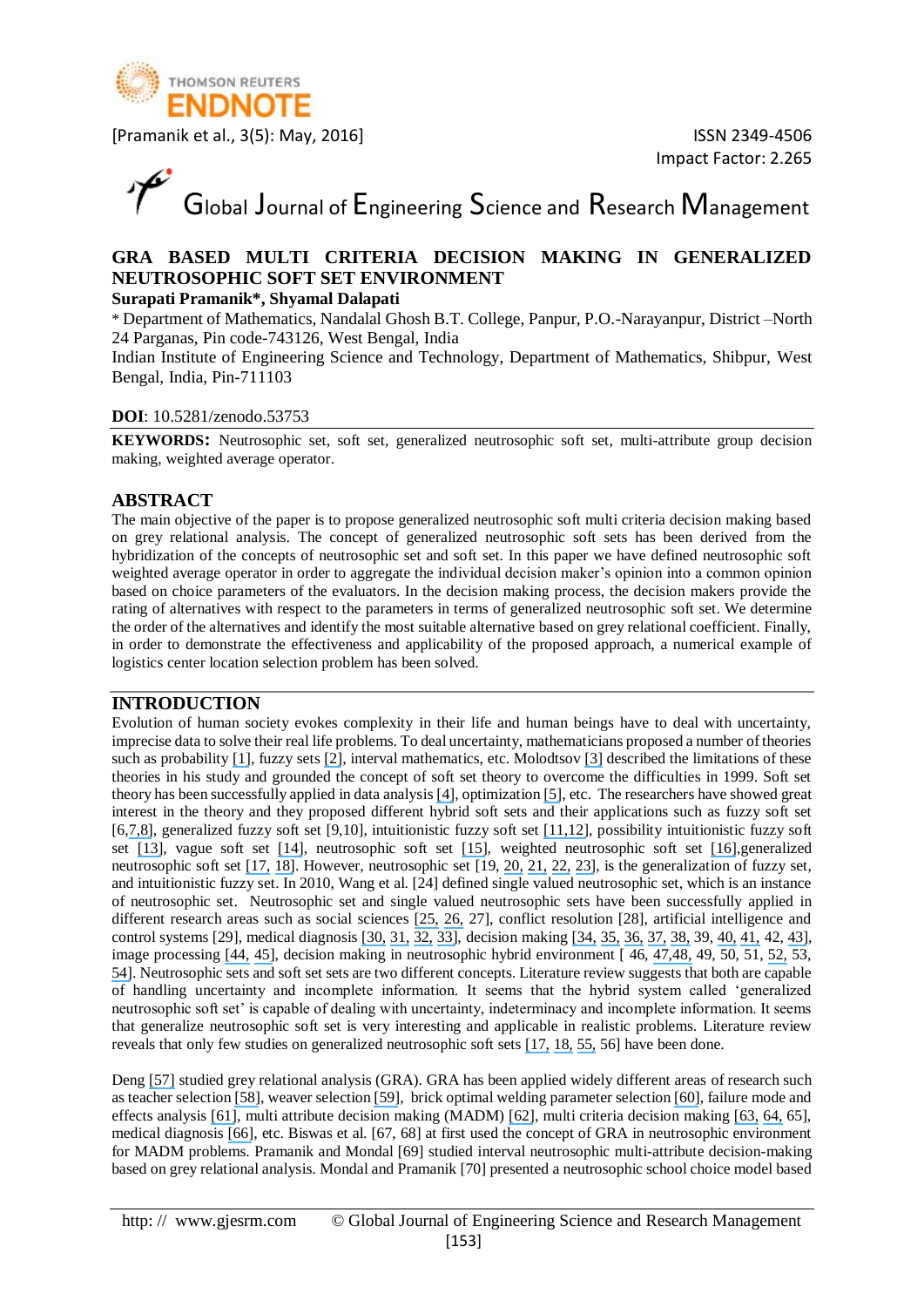

Impact Factor: 2.265

### Global Journal of Engineering Science and Research Management

on modified GRA method. Mondal and Pramanik [71] also introduced rough neutrosophic MADM based on modified GRA. Dey et al. [72] studied neutrosophic soft multi-attribute group decision making based on grey relational analysis. Dey et al. [73] presented neutrosophic soft multi-attribute decision making based on grey relational projection method. Dey et al. [74] studied extended grey relational analysis method for multiple attribute decision making problems under interval neutrosophic uncertain linguistic environment.

GRA based MCDM problem in generalized neutrosophic soft set environment has not yet been addressed in the literature. In this paper, we have presented a generalized neutrosophic soft multi-attribute group decision making model with grey relational analysis.

Rest of the paper is organized in the following way. Section 2 presents some basic definitions of neutrosophic set, generalized neutrosophic set, soft set, generalized neutrosophic soft set and real life example on generalizedneutrosophic soft set. Section 3 presents the grey relational analysis. Section 4 is devoted to present a compact model for a generalized neutrosophic-soft MAGDM based on grey-relational analysis. Section 5 presents an illustrative example to show the applicability of the proposed model. Finally, section 6 presents the conclusion and future direction of research work.

#### **PRELIMINARIES**

In this section, we will give the basic concept of neutrosophic set, generalized neutrosophic set, soft set and neutrosophic soft set, generalized neutrosophic soft set.

#### **Definition of neutrosophic set** [19, [20\]](https://www.researchgate.net/publication/221414250_Neutrosophic_Set_--_A_Generalization_of_the_Intuitionistic_Fuzzy_Set?el=1_x_8&enrichId=rgreq-c69a0d483fc4bb296ed5651ffe1ef4b5-XXX&enrichSource=Y292ZXJQYWdlOzMwMzY2NzQ1NTtBUzozODYyODI3MjAxMjA4MzRAMTQ2OTEwODM4NTgwOA==)

Let U be a space of points (objects) with generic element in U denoted by u i.e. u ∈U. A neutrosophic set A in U

is denoted by A= {< u: T<sub>A</sub>(u), I<sub>A</sub>(u), F<sub>A</sub>(u)> u  $\in$  U } where T<sub>A</sub>, I<sub>A</sub>, F<sub>A</sub> represent membership, indeterminacy and non-membership function respectively.  $T_A$ ,  $I_A$ ,  $F_A$  are defined as follows:

$$
T_A: U \rightarrow ]^- 0, 1^+[
$$
  

$$
T_A: U \rightarrow ]^- 0, 1^+[
$$
  

$$
T_A: U \rightarrow ]^- 0, 1^+[
$$

Where  $T_A(u)$ ,  $I_A(u)$ ,  $F_A(u)$  are the real standard and non-standard subset of  $\bar{I}$  0,  $\bar{I}$  [ such that  $\bar{I}$  0  $\leq$  $T_A(u) + I_A(u) + F_A(u) \leq 3^+$ 

Since,  $T_A(u)$ ,  $I_A(u)$ ,  $F_A(u)$  assume the values from the subset of  $]$   $\bar{0}$ ,  $1$   $\bar{1}$  (, so we take  $[0, 1]$  instead of  $]$   $\bar{0}$ ,  $1$   $\bar{1}$  ( due to the application in real life situation because]  $\bar{0}$ , 1<sup>+</sup> [will be complicated to apply the real life problem with neutrosophic nature.

#### **Definition: Single valued neutrosophic set [24]**

Let U be a space of points with generic element in U denoted by  $u$  i. e.  $u \in U$ . A single valued neutrosophic set G in U is characterized by a truth-membership function  $T_G(u)$ , an indeterminacy-membership function  $I_G(u)$  and a falsity-membership function  $F_G(u)$ , for each point u in U,  $T_G(u)$ ,  $I_G(u)$ ,  $F_G(u) \in [0, 1]$  $F_G(u) \in [0, 1]$ , when U is continuous then single-valued neutrosophic set G can be written as

$$
G = \int_{U}  /u, u \in U
$$

When U is discrete, single-valued neutrosophic set can be written as  $\sum_{i=1}^n < T_G(u_i), I_G(u_i), F_G(u_i) > u_i, u_i \in U$ 

#### **Complement of neutrosophic set** [19, [20\]](https://www.researchgate.net/publication/221414250_Neutrosophic_Set_--_A_Generalization_of_the_Intuitionistic_Fuzzy_Set?el=1_x_8&enrichId=rgreq-c69a0d483fc4bb296ed5651ffe1ef4b5-XXX&enrichSource=Y292ZXJQYWdlOzMwMzY2NzQ1NTtBUzozODYyODI3MjAxMjA4MzRAMTQ2OTEwODM4NTgwOA==)

The complement of a neutrosophic set A is denoted by A' and defined as A' = { < u: T<sub>A'</sub>(u), I<sub>A'</sub>(u), F<sub>A'</sub>(u) >, u  $\in U$ }  $T_{A}(u) = \{1^+\} - T_{A}(u)$  $I_{A}(u) = 1^+$  -  $I_{A}(u)$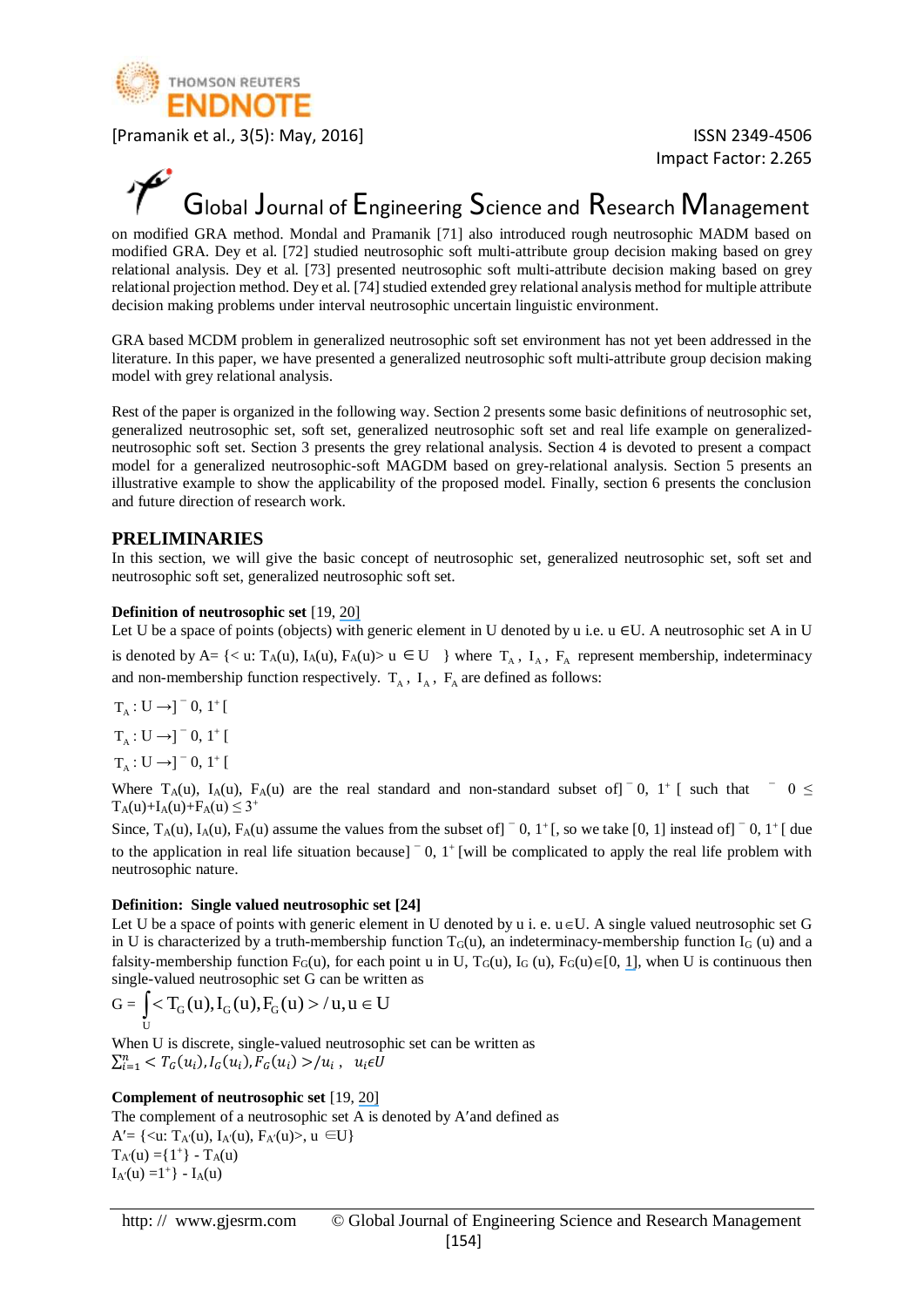

Impact Factor: 2.265

# Global Journal of Engineering Science and Research Management

 $F_{A}(u) = \{1^+\} - F_A(u)$ *Definition: 2.4 [19, [20\]](https://www.researchgate.net/publication/221414250_Neutrosophic_Set_--_A_Generalization_of_the_Intuitionistic_Fuzzy_Set?el=1_x_8&enrichId=rgreq-c69a0d483fc4bb296ed5651ffe1ef4b5-XXX&enrichSource=Y292ZXJQYWdlOzMwMzY2NzQ1NTtBUzozODYyODI3MjAxMjA4MzRAMTQ2OTEwODM4NTgwOA==)*

A neutrosophic set M is contained in another neutrosophic set L i.e.  $M \subseteq L$  if for all  $a \in U$ ,

 $T_M(u) \leq T_L(u)$  $I_M(u) \leq I(u)$ 

And  $F_M(u) \leq F_L(u)$ 

#### *Definition: 2.5 Generalized neutrosophic set* [\[75\]](https://www.researchgate.net/publication/272769097_Generalized_Neutrosophic_Set_and_Generalized_Neutrosophic_Topological_Spaces?el=1_x_8&enrichId=rgreq-c69a0d483fc4bb296ed5651ffe1ef4b5-XXX&enrichSource=Y292ZXJQYWdlOzMwMzY2NzQ1NTtBUzozODYyODI3MjAxMjA4MzRAMTQ2OTEwODM4NTgwOA==)

Let U be a space of point with generic element in U denoted by u. Let M be a neutrosophic set in U denoted by  $M = \langle u, T_M(u), I_M(u), F_M(u), u \in U \rangle$  is said to be generalized neutrosophic set if

 $T_M(u) \wedge I_M(u) \wedge F_M(u) \leq 0.5$ 

Where  $T_M(u)$ ,  $I_M(u)$ ,  $F_M(u)$  represent degree of membership function, indeterminacy function and non-membership function respectively.

#### *Definition: 2.6 Soft set* [3]

Let U be an initial universe set P is the set of parameters. Let B be non-empty subset of P i.e. B⊂P. Let  $\mathbb P$  (U) be the power set of U. Then the order pair  $(S, B)$  is called soft set over U, where S is the mapping from B to  $\mathbb{P}(U)$ i. e. S:  $B \subset P \to \mathbb{P}$  (U)

#### *Definition: 2.7 Neutrosophic soft set* [\[15\]](https://www.researchgate.net/publication/305387825_Neutrosophic_soft_set?el=1_x_8&enrichId=rgreq-c69a0d483fc4bb296ed5651ffe1ef4b5-XXX&enrichSource=Y292ZXJQYWdlOzMwMzY2NzQ1NTtBUzozODYyODI3MjAxMjA4MzRAMTQ2OTEwODM4NTgwOA==)

Let U be the universe set and N(U) denote the set of all neutrosophic subset of U. Let P be the set of all parameter and B is the non-empty sub-set of P i.e. B⊂P, then the order pair (S, B) is said to be neutrosophic soft set if S: B  $\rightarrow$  N(U).

*Definition: 2.8 Generalized neutrosophic soft set* [\[17\]](https://www.researchgate.net/publication/260255612_Generalised_Neutrosophic_Soft_Set_and_Its_Integration_to_Decision_Making_Problem?el=1_x_8&enrichId=rgreq-c69a0d483fc4bb296ed5651ffe1ef4b5-XXX&enrichSource=Y292ZXJQYWdlOzMwMzY2NzQ1NTtBUzozODYyODI3MjAxMjA4MzRAMTQ2OTEwODM4NTgwOA==)

Let U be an initial universe set and N(U) denote the set of all neutrosophic subset of U, Let P be the set of parameters and B be the non-empty subset of P i.e. B⊂P then the order pair  $(S, \mu)$  is said to be generalized neutrosophic soft set over U if

 $S: P \rightarrow N(U)$ 

 $\mu: P \rightarrow [0, 1] = I$  $\mu: P \rightarrow [0, 1] = I$  $\mu: P \rightarrow [0, 1] = I$  i.e.  $\mu$  is the fuzzy set

Combining this two mapping we represent generalized neutrosophic soft set as

 $S^{\mu}$ :  $P \rightarrow N$  (U)  $\times I$ 

 $S^{\mu} = \{ (S(p_1), \mu(p_1)) : p_1 \in P, S(p_1) \in N(U), \mu(p_1) \in [0,1] = I \}$ 

For each  $p_1 \in P$ , S ( $p_1$ ) denotes the neutrosophic value of the parameter  $p_1$ , S( $p_1$ ) is presented as follows:

 $S(p_1) = \langle u, T_{S(p_1)}^{(u)}, I_{S(p_1)}^{(u)}, F_{S(p_1)}^{(u)}, u \in U \rangle$  where T, I, F: U  $\rightarrow$  [0, [1\]](https://www.researchgate.net/publication/266409681_Creating_modern_probability_Its_mathematics_physics_and_philosophy_in_historical_perspective_Repr?el=1_x_8&enrichId=rgreq-c69a0d483fc4bb296ed5651ffe1ef4b5-XXX&enrichSource=Y292ZXJQYWdlOzMwMzY2NzQ1NTtBUzozODYyODI3MjAxMjA4MzRAMTQ2OTEwODM4NTgwOA==)

Where T, I, F are the truth, indeterminacy and falsity membership function of the element  $u \in U$  such that  $0 \leq$  $T_{S(p)}(u) + I_{S(p)}(u) + F_{S(p)}(u) \leq 3.$ 

Here,  $S<sup>\mu</sup>$  is the parameterized family of neutrosophic sets over U, which has the degree of possibility of the approximate value set, which is denoted by  $\mu(p)$  for any parameter p  $\in$  P. Here,  $\mu(p)$  also represents the importance of parameter p. The importance of the parameter p is provided by the decision maker. So  $S<sup>\mu</sup>$  can be defined as follows:

$$
S^{\mu}(p) = \left\{ \frac{u_1}{S(p)(u_1)}, \frac{u_2}{S(p)(u_2)}, \dots, \frac{u_n}{S(p)(u_n)}, \mu(p), u_1, u_2, \dots, u_n \in U \right\}
$$

#### *Example:*

Consider a generalized neutrosophic soft set  $S<sup>\mu</sup>$ , where U is the set of location. We select a location for logistic center on the basis of the parameters (P), namely cost, distance to suppliers, distance to customers, conformance to governmental regulation and law, quality of service and environmental impacts i.e.

 $U = \{l_1, l_2, l_3, l_4\}$  and  $P = \{p_1, p_2, p_3, p_4, p_5, p_6\}$ 

 $p_1$  (stand for) = Cost

 $p_2$  (stand for) = Distance to suppliers

 $p_3$  (stand for) = Distance to customers

 $p_4$  (stand for) = Conformance to governmental regulation and law

 $p_5$  (stand for) = Quality of service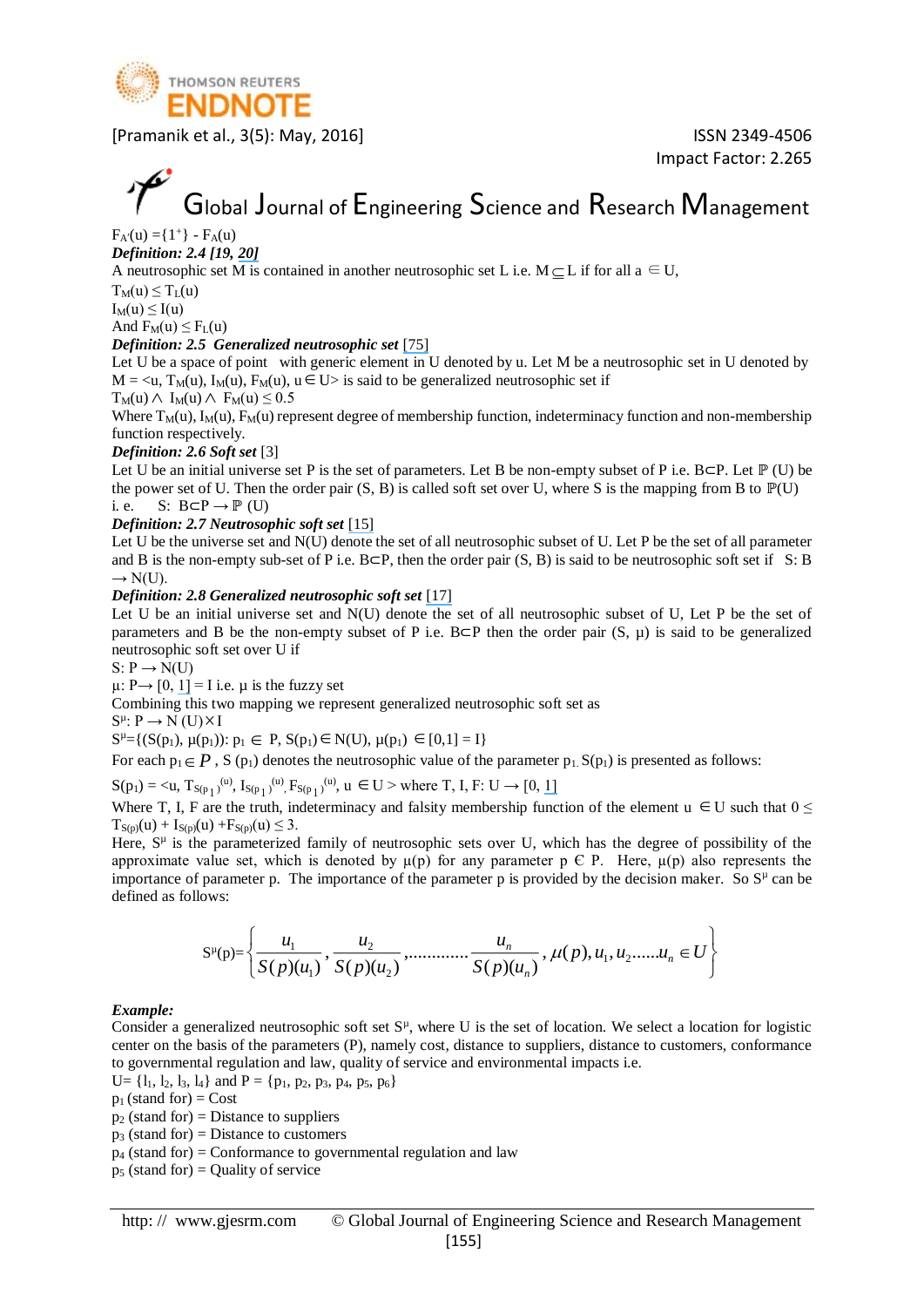

Impact Factor: 2.265

### Global Journal of Engineering Science and Research Management  $p_6$  (stand for) = Environmental impact

$$
S^{\mu}(\mathbf{p}_{1}) = \left\{ \frac{l_{1}}{(.6,4,3)}, \frac{l_{2}}{(.5,3,2)}, \frac{l_{3}}{(.3,5,3)}, \frac{l_{4}}{(.7,5,3)}, (.4) \right\}
$$
  
\n
$$
S^{\mu}(\mathbf{p}_{2}) = \left\{ \frac{l_{1}}{(.5,3,4)}, \frac{l_{2}}{(.3,5,6)}, \frac{l_{3}}{(.6,7,2)}, \frac{l_{4}}{(.5,2,4)}, (.2) \right\}
$$
  
\n
$$
S^{\mu}(\mathbf{p}_{3}) = \left\{ \frac{l_{1}}{(.7,3,4)}, \frac{l_{2}}{(.8,2,4)}, \frac{l_{3}}{(.6,1,2)}, \frac{l_{4}}{(.6,5,4)}, (.6) \right\}
$$
  
\n
$$
S^{\mu}(\mathbf{p}_{4}) = \left\{ \frac{l_{1}}{(.3,5,5)}, \frac{l_{2}}{(.5,5,5)}, \frac{l_{3}}{(.7,8,2)}, \frac{l_{4}}{(.3,5,6)}, (.3) \right\}
$$
  
\n
$$
S^{\mu}(\mathbf{p}_{5}) = \left\{ \frac{l_{1}}{(.5,3,2)}, \frac{l_{2}}{(.6,3,4)}, \frac{l_{3}}{(.7,3,2)}, \frac{l_{4}}{(.4,6,3)}, (.5) \right\}
$$
  
\n
$$
S^{\mu}(\mathbf{p}_{6}) = \left\{ \frac{l_{1}}{(.7,2,3)}, \frac{l_{2}}{(.8,3,2)}, \frac{l_{3}}{(.5,4,3)}, \frac{l_{4}}{(.6,2,3)}, (.5) \right\}
$$

We express the above generalized neutrosophic soft set in matrix form as follows:

$$
\begin{pmatrix}\n(.6,4,3)(.5,3,2)(.3,5,3)(.7,5,3)(.4) \\
(.5,3,4)(.3,5,6)(.6,7,2)(.5,2,4)(.2) \\
(.7,3,4)(.8,2,4)(.6,1,2)(.6,5,4)(.6) \\
(.3,5,5)(.5,5,5)(.7,8,2)(.3,5,6)(.3) \\
(.5,3,2)(.6,3,4)(.7,3,2)(.4,6,3)(.5) \\
(.7,2,3)(.8,3,2)(.5,4,3)(.6,2,3)(.5)\n\end{pmatrix}
$$

The above matrix has been constructed only for one generalized neutrosophic soft set i.e. for only one decision maker. If the problem consists of D decision makers and L locations/ objects and each location has p parameters, then we can obtain D no. of generalized neutrosophic soft set i.e. D number of matrix having p number of rows and L+1 number of columns. Last column of the matrix represents the degree of possibility of each parameter to the decision makers.

*Definition: 2.9 Null or empty generalized neutrosophic soft set* [\[17\]](https://www.researchgate.net/publication/260255612_Generalised_Neutrosophic_Soft_Set_and_Its_Integration_to_Decision_Making_Problem?el=1_x_8&enrichId=rgreq-c69a0d483fc4bb296ed5651ffe1ef4b5-XXX&enrichSource=Y292ZXJQYWdlOzMwMzY2NzQ1NTtBUzozODYyODI3MjAxMjA4MzRAMTQ2OTEwODM4NTgwOA==)

A generalized neutrosophic soft set S<sup>µ</sup> over U is said to be a null generalized neutrosophic soft set if  $\mu$  (p) = 0 and  $S(p) = \langle u, T_{S(p)}(u), I_{S(p)}(u), F_{S(p)}(u), u \in U \rangle = \langle u, 0, 0, 0, u \in U \rangle$ 

i.e.  $T_{S(p)}(u) = 0$ ,  $I_{S(p)}(u) = 0$ ,  $F_{S(p)}(u) = 0$   $p \in P =$  parameter and  $\forall u \in U$ .

Null or empty generalized neutrosophic soft set can be denoted by  $\phi^{\mu}$  and defined by  $\varnothing^\mu: P \to N(U) \times I$  $\mu: P \to I = [0,1]$  $\varnothing^{\mu} = \varnothing$  (p),  $\mu(p)$ *Definition: 2.10 Absolute generalized neutrosophic soft set* [17]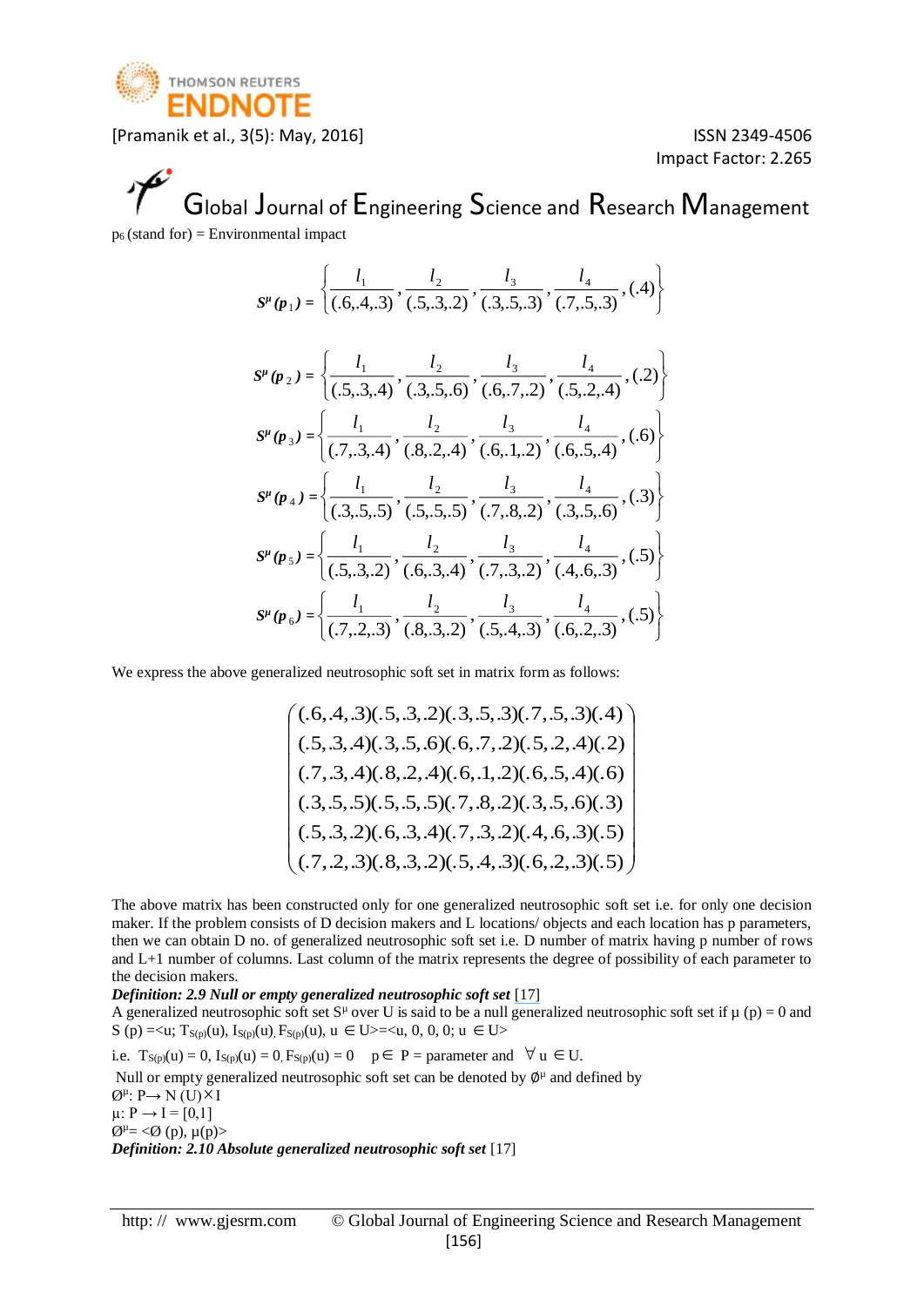

Impact Factor: 2.265

### Global Journal of Engineering Science and Research Management

Absolute or extreme generalized neutrosophic soft set is the generalized neutrosophic soft set which obtain extreme value of the neutrosophic components for all  $p \in P$  and  $u \in U$  over U, which can be denoted by  $\tilde{A}^{\eta}$ and defined by  $\tilde{A}^{\eta} = \langle u: \tilde{A}(p), \eta(p): p \in p, \tilde{A}(p) \in N(U) \, u \in U \, \eta(p) \in [0,1] \rangle$ 

 $\tilde{A}: P \rightarrow N(U)$ 

And  $\eta: P \rightarrow I=[0,1]$ 

Such that  $\eta(p) = 1$ ,  $\tilde{A}$  (p) = <u,  $T_{\tilde{A}(p)}(u)$ ,  $I_{\tilde{A}(p)}(u)$ ,  $F_{\tilde{A}(p)}(u)$ ,  $u \in U$ >

 $=$  <U: 1, 1, 1>

i.e.∀u $\epsilon U$ , T $_{\tilde{A}(p)}(u) = 1$ , I $_{\tilde{A}(p)}(u) = 1$ , F $_{\tilde{A}(e)}(u) = 1$ 

*Definition: 2.11Generalized neutrosophic soft subset* [18]

Let  $M^{\mu}$  and  $N^{\eta}$  be two generalized neutrosophic soft set over U.

 $M^{\mu}$  is said to be generalized neutrosophic soft subset of  $N^{\eta}$  if  $\mu \subseteq \eta$  and M is the neutrosophic subset of N. i.e.  $T_M(u) \le T_N(u)$ ,  $I_M(u) \le I_N(u)$  and  $F_M(u) \ge F_N(u)$  for any  $u \in U$  and for any  $p \in P$  denoted by  $M^{\mu} \subseteq N^{\eta}$ . Again if  $N^{\eta} \subseteq M^{\mu}$  then  $M^{\mu} = N^{\eta}$ 

#### *Definition: 2.12 Complement of generalized neutrosophic soft* **set** [17]

Complement of a generalized neutrosophic soft set  $S^{\mu}$  over U is denoted by  $S^{\mu'}$  and defined by

 $S^{\mu'} = \{ S'(p), \mu'(p), p \in P, S: P \rightarrow N(U), \mu: \mathbb{P} \rightarrow [0, 1] \}$ 

Such that  $\mu'(\mathbf{p}) = 1 - \mu(\mathbf{p})$  and

 $S'(p) = \{ \langle u, T_{S'(p)}(u), I_{S'(p)}(u), F_{S'(p)}(u) \rangle, u \in U, p \in P \}$ 

 $= \{ \langle u, F_{S(p)}(u), 1 - I_{S(p)}(u), T_{S(p)}(u) \rangle, u \in U, p \in P \}$ 

*Definition: 2.13 Union of two generalized neutrosophic soft set* [17]

Suppose  $M_1^{\mu}$  and  $M_2^{\eta}$  are two generalized neutrosophic soft set over U. The union of two generalized

neutrosophic soft sets denoted by  $M^{\xi} = M_1^{\mu} \cup M_2^{\eta}$ , has been defined by

 $M^{\xi} = \{ (M (p), \xi (p)), p \in P, M(p) \in N(U), \xi (p) \in [0,1] \}$ 

Where M:  $P \rightarrow N(U)$ 

 $\xi : P \rightarrow [0,1]$ 

 $M^{\xi}$ :  $P \rightarrow N(U) \times I$ 

p∈ P, M(p) expressed as M (p) = < u, T<sub>M(p)</sub>(u), I<sub>M(p)</sub>(u), F<sub>M(p)</sub>(u)>

where  $T_{M(p)}(u) = \max \{ T_{M_1(p)}(u), T_{M_2(p)}(u) \}$ 

 $I_{M(p)}(u) = \max \{I_{M_1(p)}(u), I_{M_2(p)}(u)\}\$ 

 $F_{M(p)}(u) = min \{ F_{M_1(p)}(u), F_{M_2(p)}(u) \}$ 

 $\xi$  (p)= max {μ (p), η(p)},  $\forall$  p∈ P=parameters

#### *Definition: 2.14 Intersection of two generalized neutrosophic soft set* [\[17\]](https://www.researchgate.net/publication/260255612_Generalised_Neutrosophic_Soft_Set_and_Its_Integration_to_Decision_Making_Problem?el=1_x_8&enrichId=rgreq-c69a0d483fc4bb296ed5651ffe1ef4b5-XXX&enrichSource=Y292ZXJQYWdlOzMwMzY2NzQ1NTtBUzozODYyODI3MjAxMjA4MzRAMTQ2OTEwODM4NTgwOA==)

Assume that  $M_1^{\mu}$  and  $M_2^{\eta}$  be two generalized neutrosophic soft set over the same universe U. The intersection of two sets denoted by  $M_{3}^{h} = \{ (M_{3}(p), (p)) : p \in P, M_{3}(p) \in N(u), \hbar (p) \in [0,1] \}$ 

 $M_3(p)$  can be expressed as  $M_3(p) = \langle u, T_{M_3(p)}(u), I_{M_3(p)}(u), F_{M_3(p)}(u) \rangle$ 

Where 
$$
T_{M_{3}(p)}(u) = \min \{T_{M_{1}(p)}(u), T_{M_{2}(p)}(u)\}
$$

 $I_{M_3(p)}(u) = \min \{ I_{M_1(p)}(u), I_{M_2(p)}(u) \}$ 

 $F_{M_3(p)}(u) = \max \{F_{M_1(p)}(u), F_{M_2(p)}(u)\}$ 

 $\hbar$  (p) = min { $\mu$ (p),  $\eta$ (p)}  $\forall$  p  $\in$  P

#### **Conversion between linguistic variables and Single valued neutrosophic numbers**

http: // www.gjesrm.com © Global Journal of Engineering Science and Research Management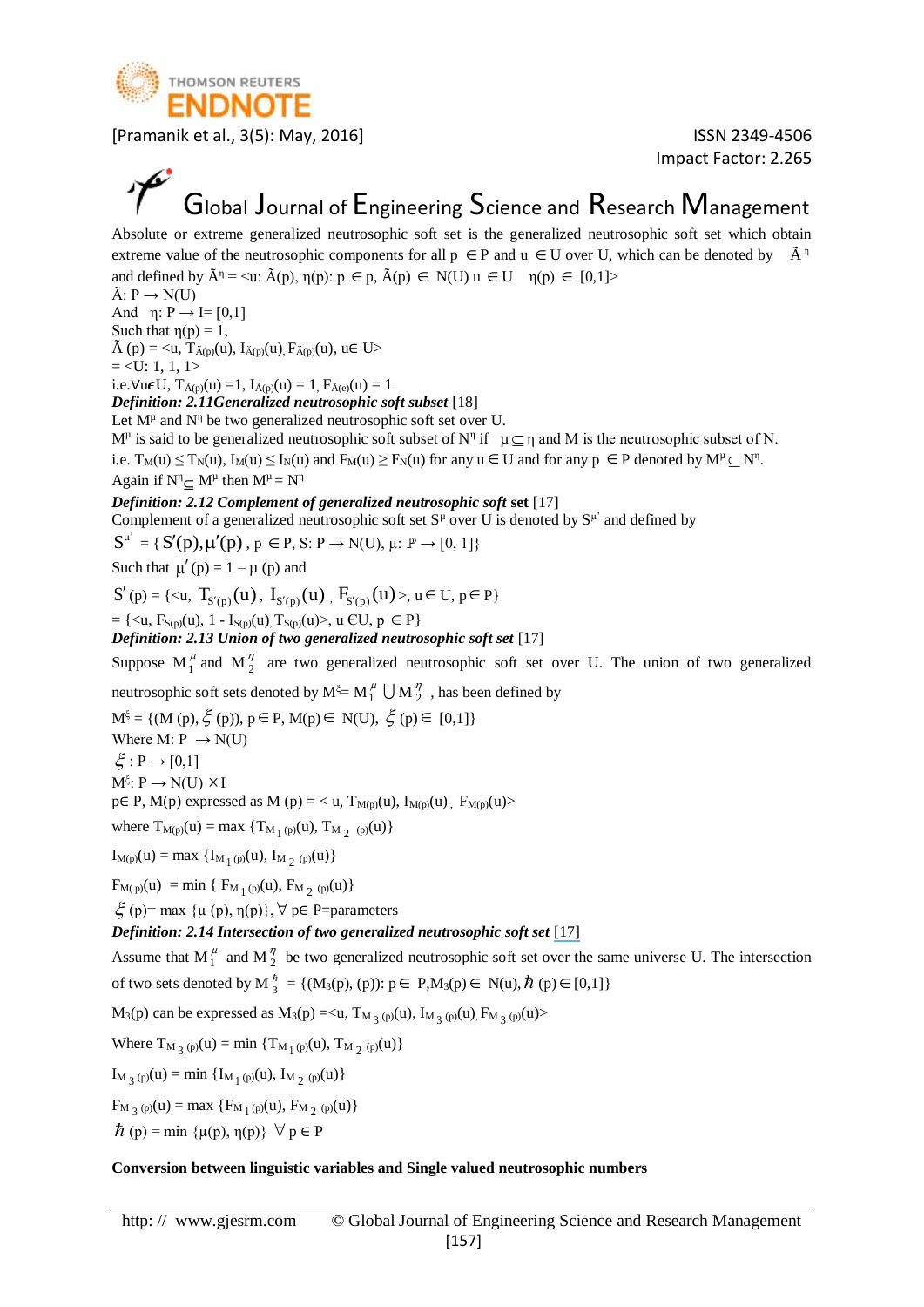

Impact Factor: 2.265

### Global Journal of Engineering Science and Research Management

A linguistic variable refers to a variable whose values are represented by words or sentences in natural or artificial languages. Importance of the decision makers in the decision making process may not be equal. It can be expressed using linguistic variables such as very important, important, medium important, unimportant, very unimportant, etc. We have presented a conversion method between linguistic variables and single valued neutrosophic number (see the Table- 1).

#### *Table 1. Conversion between linguistic variables and single valued neutrosophic numbers* Linguistic variables Single valued neutrosophic numbers

| Very important (VI)   | (0.90, 0.10, 0.10) |
|-----------------------|--------------------|
| Important(I)          | (0.80, 0.20, 0.20) |
| Medium important(MI)  | (0.50, 0.25, 0.50) |
| Unimportant(UI)       | (0.20, 0.20, .80)  |
| Very unimportant(VUI) | (0.10, 0.10, 0.90) |

#### **GREY-RELATIONAL ANALYSIS [57]**

We now present the process for finding the grey relational co-efficient to ranking the alternatives according the largest degree of grey relation coefficient. Let  $Y_0$  be the referential sequence and  $Y_i$  be the comparative sequence at point t. Then grey relation co-efficient  $\sigma(Y_0(t), Y_i(t))$  satisfies the four conditions

#### **Normal interval**

 $0 < \sigma(Y_0, Y_i) \leq 1$  $\sigma(Y_0, Y_i) = 1 \iff y_0 = y_i$  $\sigma(Y_0, Y_i) = 0 \Leftrightarrow y_0, y_i \in \Phi$  where  $\Phi$  is empty set

#### **Dual symmetry**

 $Y_0, Y_i \in Y$  $\sigma(Y_0, Y_i) = \sigma(Y_0, Y_i) \Leftrightarrow Y_0, Y_i$ Wholeness:  $\sigma\left(y_{o}, y_{i}\right) \stackrel{\text{often}}{\neq} \sigma\left(y_{i}, y_{o}\right)$ 

#### **Approachability**

If  $Y_o(t)$  -  $Y_i(t)$ approaching larger then  $\sigma$  reduces to smaller. The grey relational co-efficient [\[57\]](https://www.researchgate.net/publication/285706996_Introduction_grey_system_theory?el=1_x_8&enrichId=rgreq-c69a0d483fc4bb296ed5651ffe1ef4b5-XXX&enrichSource=Y292ZXJQYWdlOzMwMzY2NzQ1NTtBUzozODYyODI3MjAxMjA4MzRAMTQ2OTEwODM4NTgwOA==) of the referential sequences and comparative sequence at point t, can be expressed as follows:

$$
\sigma(y_0(t), y_i(t)) = \frac{\min_{i} \min_{t} |y_0(t) - y_i(t)| + \rho \max_{i} \max_{t} |y_0(t) - y_i(t)|}{|y_0(t) - y_i(t) + \rho \max_{i} \max_{t} |y_0(t) - y_i(t)|}
$$
(1)

 $\rho \in [0, 1]$  refers to the distinguishable co-efficient used to adjust the range of the comparison environmental and to control level of differences of the relation co-efficient. When  $\rho = 0$  comparison environment disappears and when  $\rho = 1$ , the compassion environment is unaltered. Generally,  $\rho = 5$  is considered for decision making environment.

#### **A GENERALIZED NEUTROSOPHIC SOFT MAGDM BASED ON GREY RELATIONAL**

Assume that L=  $\{L_1, L_2, \ldots, L_m\}$  (m $\geq$ ) be the discrete set of alternatives, A =  $\{a_1, a_2, \ldots, a_n\}$  (n  $\geq$  2) be the set of decision makers and P=  $\{p_1, p_2, p_3, \ldots, p_r\}$  be the set of choice parameters provided by the decision makers.

http: // www.gjesrm.com © Global Journal of Engineering Science and Research Management [158]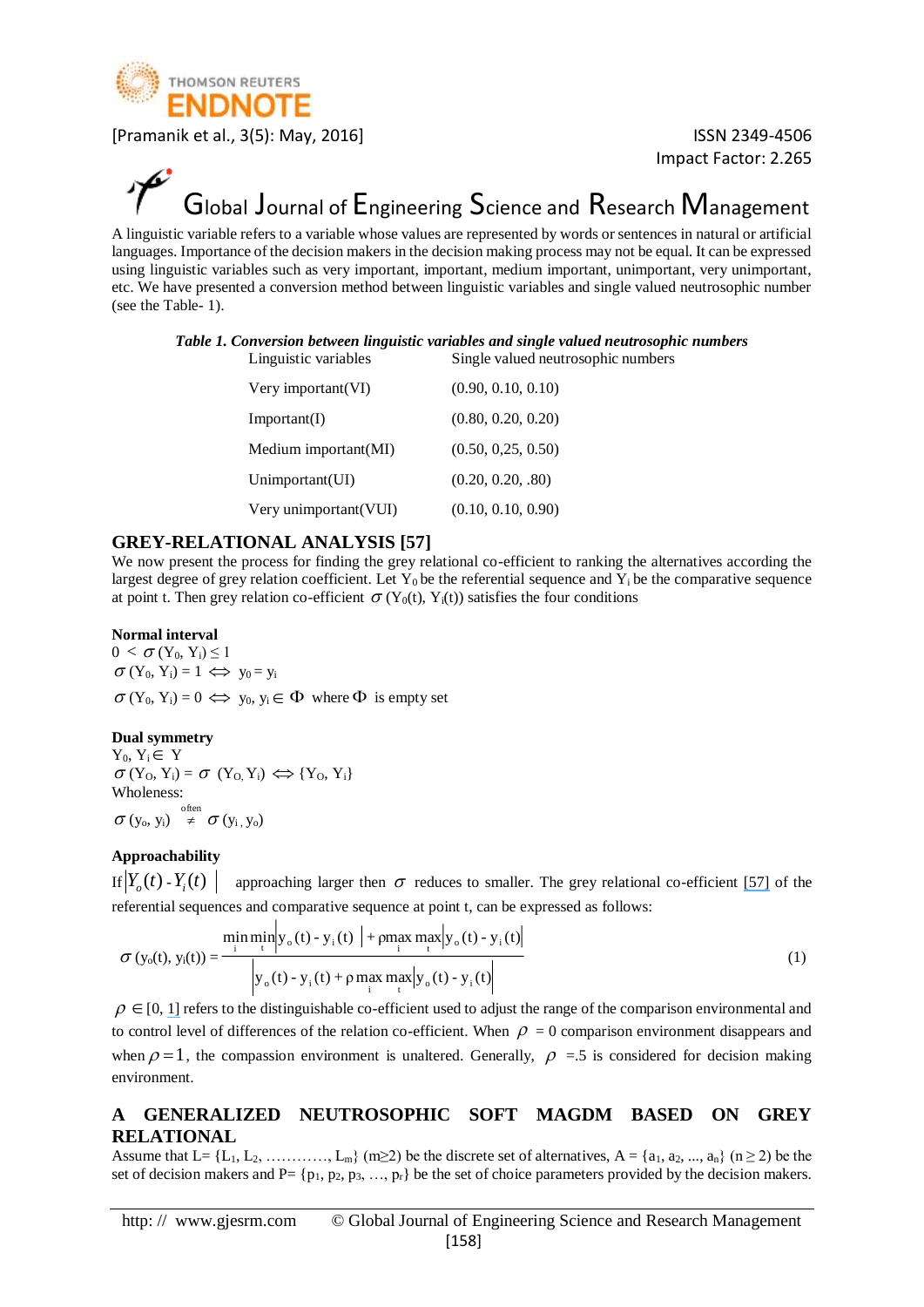

Impact Factor: 2.265

### Global Journal of Engineering Science and Research Management

The weights of the decision makers are unknown but the weights of the parameters are known from definition of generalized neutrosophic soft set. The ratings of the alternatives and importance of the choice-parameters are provided by the decision makers in the form of generalized neutrosophic soft sets. The steps for solving MAGDM by proposed approach have been presented below.

#### *Step: 1 Formation of generalized neutrosophic soft decision matrix*

Selection of key parameters is regarded as one of the important issue in a MAGDM problem. The key parameters are generally provided by the evaluator. Assume that the rating of alternative  $L_i$  ( $i = 1, 2, ..., m$ )with respect to the parameter  $p_i$  ( $i = 1, 2, ..., r$ ) provided by the k-th ( $k = 1, 2, ..., n$ ) DM is represented by GNSSs ( $M_k^{\lambda_k}$  $\lambda_k^{\lambda_k}$ ) (k = 1,

2, ..., n) and they can be presented in the matrix form  $\langle a_{ii}^k; \lambda_k(p_i) \rangle$  $k_i^k$ ;  $\lambda_k(p_i)$  > (k =1,2, ..., n; i =1, 2, ..., r; j =1, 2, ...,

m). Therefore, the decision matrix of k-th decision maker can be represented as follows:

$$
A^k = \langle a_{ij}^k; \lambda_k(p_i) \rangle = 1 \tag{2}
$$

Here 
$$
a_{ij}^k = \langle T_{ij}^k, I_{ij}^k, F_{ij}^k \rangle
$$
,  $T_{ij}^k, I_{ij}^k, F_{ij}^k \in [0, 1]$  and  $0 \le T_{ij}^k + I_{ij}^k + F_{ij}^k \le 3$ ;  $\lambda_k(p_i) \in [0, 1]$ 

$$
i=1, 2, ., r; j=1, 2, . . . . ., m; k=1, 2, . . ., n.
$$

#### *Step: 2 Determination of the weight of the decision makers*

In the group decision making process the weights of the decision makers are very crucial for decision making [\[58\]](https://www.researchgate.net/publication/280021714_Grey_Relational_Analysis_based_Intuitionistic_Fuzzy_Multi-Criteria_Group_Decision-Making_Approach_for_Teacher_Selection_in_Higher_Education?el=1_x_8&enrichId=rgreq-c69a0d483fc4bb296ed5651ffe1ef4b5-XXX&enrichSource=Y292ZXJQYWdlOzMwMzY2NzQ1NTtBUzozODYyODI3MjAxMjA4MzRAMTQ2OTEwODM4NTgwOA==). Assume that the group decision making unit consists of n decision makers. The importance of the decision makers in the group decision making process may not be equal. The importance of the decision makers may be expressed as linguistic variables and the linguistic variables can be converted into single valued neutrosophic numbers (see table 1). Assume that  $D_q = (\alpha_q, \beta_q, \delta_q)$  be a single valued neutrosophic number that represents the

rating of the q-th decision maker. Then the weight of the q-th decision maker [76] can be presented as follows:

$$
\Psi_{q} = \frac{\alpha_{q} + \beta_{q}(\frac{\alpha_{q}}{\alpha_{q} + \delta_{q}})}{\sum_{\substack{q=1 \ \alpha_{q} + \beta_{q}(\frac{\alpha_{q}}{\alpha_{q} + \delta_{q}})}}.
$$
\n(3)

And  $\sum_{q=1}$   $\psi$  $\sum_{q=1}$   $\psi_q = 1$ 

This expression is the extension of the work of Boran et al. [\[77\]](https://www.researchgate.net/publication/220219761_A_multi-criteria_intuitionistic_Fuzzy_group_decision_making_for_supplier_selection_with_TOPSIS_method?el=1_x_8&enrichId=rgreq-c69a0d483fc4bb296ed5651ffe1ef4b5-XXX&enrichSource=Y292ZXJQYWdlOzMwMzY2NzQ1NTtBUzozODYyODI3MjAxMjA4MzRAMTQ2OTEwODM4NTgwOA==) in intuitionistic fuzzy number.

If we consider the importance of the all decision makers is same, then the weight of the decision makers will be  $(1/n)$ .

#### *Step: 3 Aggregation of the weights of the parameters*

The importance of parameter depends on decision maker's choice. In this paper, we have defined generalized neutrosophic soft weighted aggregate operator for aggregation of the weights of the parameters as follows:

$$
\lambda(p_i) = (1 - \prod_{k=1}^n (1 - \lambda_{(k)}(p_i))^{\psi_k})
$$
\n(4)

#### *Step: 4 Construction of the aggregated generalized neutrosophic soft decision matrix*

In the group decision making situation, all the individual assessments require to be combined into a group opinion based on neutrosophic soft weighted average operator. Let A be the aggregate decision matrix, then A has been defined as follows:

$$
A = \langle a_{ij} ; \lambda \rangle = \begin{pmatrix} a_{11} & a_{12} & \dots & a_{1m}, \lambda(p_1) \\ a_{21} & a_{22} & \dots & a_{2m}, \lambda(p_2) \\ \vdots & \vdots & \ddots & \vdots \\ a_{r1} & a_{r2} & \dots & a_{rm}, \lambda(p_r) \end{pmatrix}
$$
 (5)

Here,  $a_{ij} = \langle T_{ij}, I_{ij}, F_{ij} \rangle$  where  $T_{ij}, I_{ij}, F_{ij} \in [0, 1]$  and  $0 \le T_{ij} + I_{ij} + F_{ij} \le 3$ ,  $i = 1, 2, ..., r; j = 1, 2, ..., m$ .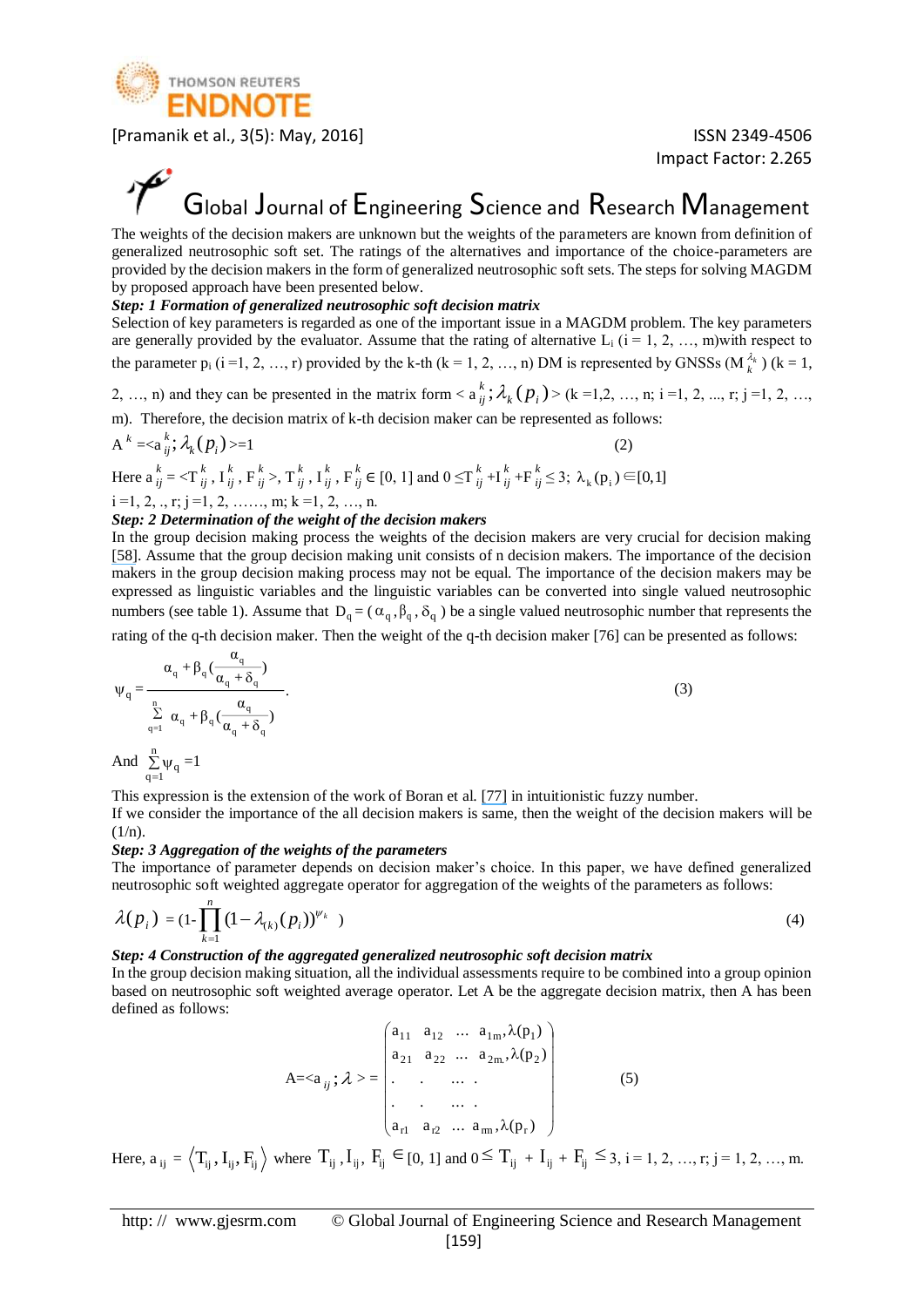

Impact Factor: 2.265

#### Global Journal of Engineering Science and Research Management and T<sub>ij</sub>=1- $\prod_{k=1}$ (1-Ψ  $k = 1$  $(1-\mathsf{T}_{ij}^{(k)})^{\psi_k}$  ,  $\mathsf{I}_{ij} = \prod_{k=1}^{n}$  $\frac{n}{\sqrt{1}}$  $k = 1$  $(I_{ij}^k)^{\psi_k}$ ,  $F_{ij} = \prod_{k=1}^{n}$  $\frac{n}{\mathbf{u}}$  ( $\mathbf{E}^k$ )  $\Psi$  $k = 1$  $\binom{k}{i}$ <sup>V<sub>k</sub></sup>  $(F<sub>i</sub><sup>K</sup>)<sup>\Psi<sub>K</sub></sup>$ , (6)  $\lambda(p_i) = (1 - \prod_{i=1}^{n} (1 - \lambda_{(k)}(p_i))^{\Psi}$  $\prod_{k=1} (1 - \lambda_{(k)}(p_i))^{\Psi_k}$ )  $(7)$

*Step: 5 Determination of the reference sequence based on generalized neutrosophic soft set*

Let 
$$
a^* = ((T_1^*, I_1^*, F_1^*), (T_2^*, I_2^*, F_2^*), \dots, (T_r^*, I_r^*, F_r^*))^T
$$
  
Where  $a_{ij}^* = (T_i^*, I_i^*, F_i^*) = (\max_i T_{ij}, \min_i I_{ij}, \min_i F_{ij})$ , where  $i = 1, 2, 3, \dots, r$ ;

Reference sequence should be characterized by the optimal sequence of the criteria values. 1, 0, 0 are the values of the aspired levels of the membership function, indeterminacy functions, falsity (non-membership) function, respectively. Therefore, the point consisting of highest membership value, minimum indeterminacy, minimum falsity (non-membership) value would represent the reference value or ideal point or utopia point. For generalized neutrosophic soft decision matrix the maximum value  $a_i^* = (1, 0, 0)$  can be used as the reference value, then the

reference sequence can be represented as follows:

 $a^* = [(1, 0, 0), (1, 0, 0), ..., (1, 0, 0)]^T$ 

#### *Step: 6 Calculation of the grey relational coefficient*

The calculation of the grey relational coefficient for each alternative can be defined as follows:

$$
\sigma_{ij} \frac{\min_{(y_i(t), y_j(t)) = \frac{1}{|a_{ij} - a_{ij}^*| + \rho \max_{i} \max_{j} |a_{ij} - a_{ij}^*|}}{ |a_{ij} - a_{ij}^*| + \rho \max_{i} \max_{j} |a_{ij} - a_{ij}^*| }
$$
(8)

 $\sigma_{ij}$  is the grey relational coefficient and  $\rho \in [0, 1]$  is the distinguishing coefficient.

#### *Step: 7 Calculation of degree of grey relational coefficient*

We calculate the degree of the grey relation coefficient of each alternative using grey relational coefficient and aggregate parameter weights by the equation (9).

$$
\Omega_{j} = \sum_{i=1}^{r} \sigma_{ij} \lambda(p_i) ; j = 1, 2, ..., m
$$
\n(9)

#### *Step: 8 Ranking all the alternatives*

We arrange all alternatives according to their degree of grey relational coefficient and the best alternative corresponds to the greatest degree of grey relational coefficient.

#### **ILLUSTRATIVE EXAMPLE**

Suppose that a new modern logistic center is required in a town. There are four locations  $L_1$ ,  $L_2$ ,  $L_3$ ,  $L_4$ . A committee of four decision makers or experts, namely,  $\Theta_1, \Theta_2, \Theta_3, \Theta_4$  is formed to select the most appropriate location on the basis of six parameters are adapted from the study  $[78]$ , namely, cost  $(P_1)$ , distance to suppliers  $(P_2)$ , distance to customers  $(P_3)$ , conformance to government regulation and law  $(P_4)$ , quality of service  $(P_5)$  and environmental impact (P<sub>6</sub>) are considered for selecting parameters. Since, there are four decision makers we obtained four generalized neutrosophic soft set i.e.  $M_1^{\lambda_1}$ ,  $M_2^{\lambda_2}$ ,  $M_3^{\lambda_3}$  $\frac{\lambda_3}{3}$  and  $M_4^{\lambda_4}$ . Let U be the set of locations i.e.  $U = \{L_1, L_2, L_3, L_4\}$  and P is the set of parameters i.e.  $P = \{P_1, P_2, P_3, P_4, P_5, P_6\}$ . The four generalized neutrosophic soft sets in matrix form for four decision makers are given bellow respectively.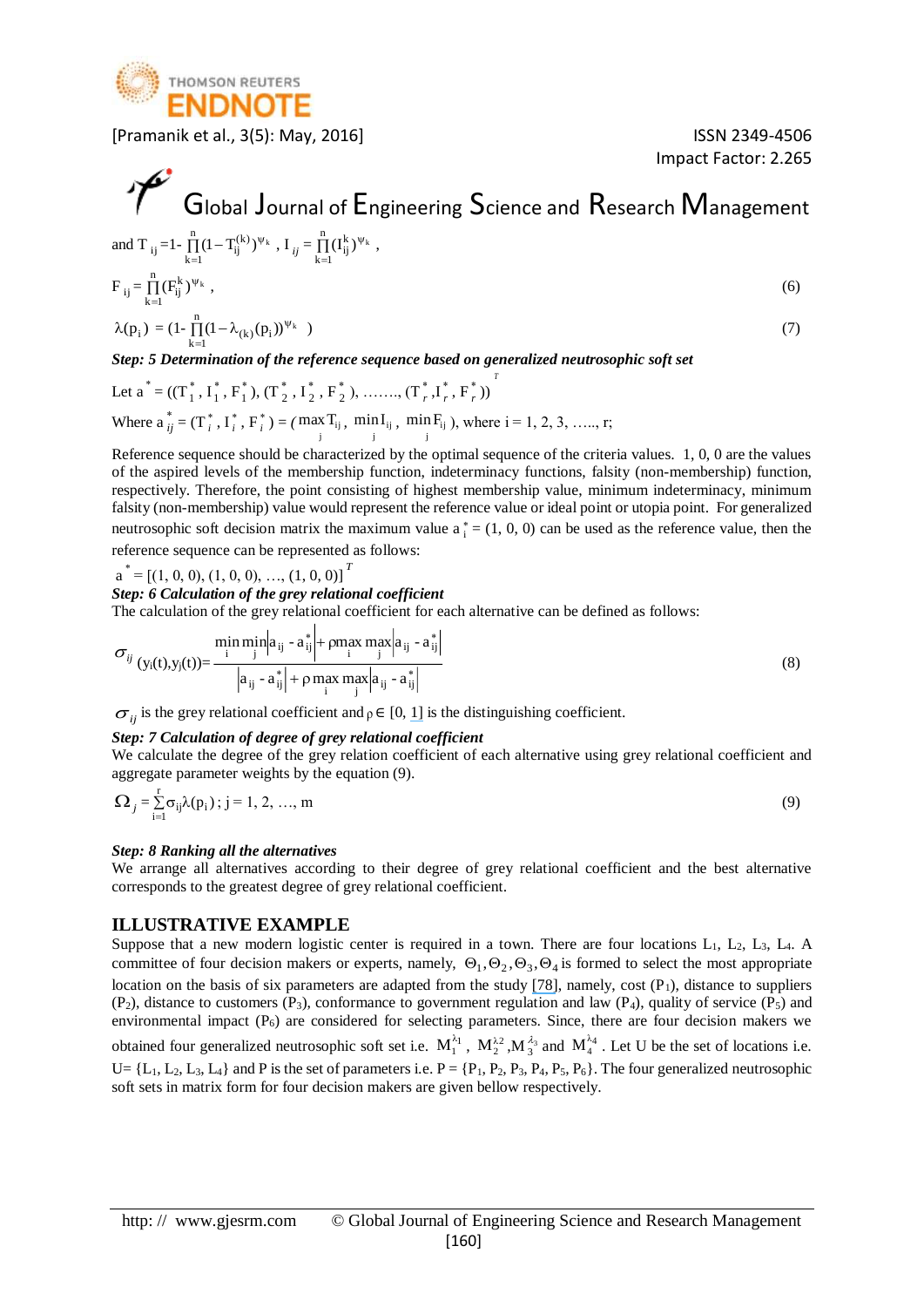

 $\overline{1}$ 

[Pramanik et al., 3(5): May, 2016] ISSN 2349-4506

Impact Factor: 2.265

Global Journal of Engineering Science and Research Management

$$
\begin{bmatrix}\nM_{1}^{A_{1}}(p_{1}) =\n\begin{bmatrix}\nL_{1} & L_{2} & L_{3} & L_{4} \\
L_{3} & L_{4} & L_{5} & L_{6,1,1}\n\end{bmatrix}, (5) \\
M_{1}^{A_{1}}(p_{2}) =\n\begin{bmatrix}\nL_{1} & L_{3} & L_{2} \\
L_{1} & L_{3} & L_{1} \\
L_{2} & L_{2} & L_{3}\n\end{bmatrix}, (6) \\
M_{1}^{A_{1}}(p_{3}) =\n\begin{bmatrix}\nL_{1} & L_{3} & L_{4} \\
L_{1} & L_{3} & L_{5}\n\end{bmatrix},\n\begin{bmatrix}\nL_{2} & L_{3} & L_{4} \\
L_{1} & L_{1} & L_{1} \\
L_{2} & L_{2} & L_{3}\n\end{bmatrix}, (5) \\
M_{1}^{A_{1}}(p_{4}) =\n\begin{bmatrix}\nL_{1} & L_{3} & L_{4} \\
L_{1} & L_{2} & L_{3} & L_{4} \\
L_{2} & L_{3} & L_{5}\n\end{bmatrix}, (6) \\
M_{1}^{A_{1}}(p_{5}) =\n\begin{bmatrix}\nL_{1} & L_{3} & L_{3} \\
L_{2} & L_{3} & L_{5}\n\end{bmatrix},\n\begin{bmatrix}\nL_{1} & L_{3} & L_{3} \\
L_{1} & L_{2} & L_{3} & L_{5}\n\end{bmatrix}, (6) \\
M_{1}^{A_{1}}(p_{5}) =\n\begin{bmatrix}\nL_{1} & L_{3} & L_{3} \\
L_{2} & L_{3} & L_{5}\n\end{bmatrix},\n\begin{bmatrix}\nL_{2} & L_{3} & L_{3} \\
L_{1} & L_{1} & L_{1} & L_{1} \\
L_{2} & L_{2} & L_{3}\n\end{bmatrix},\n\begin{bmatrix}\nL_{1} & L_{1} & L_{1} \\
L_{1} & L_{2} & L_{3} & L_{5}\n\end{bmatrix}, (6) \\
M_{1}^{A_{1}}(p_{5}) =\n\begin{bmatrix}\nL_{1} & L_{3} & L_{3} \\
L_{1} & L_{2} & L_{3} & L_{5}\n\end{bmatrix},\n\begin{bmatrix}\nL_{1} & L_{1} & L_{1} \\
L_{1} & L
$$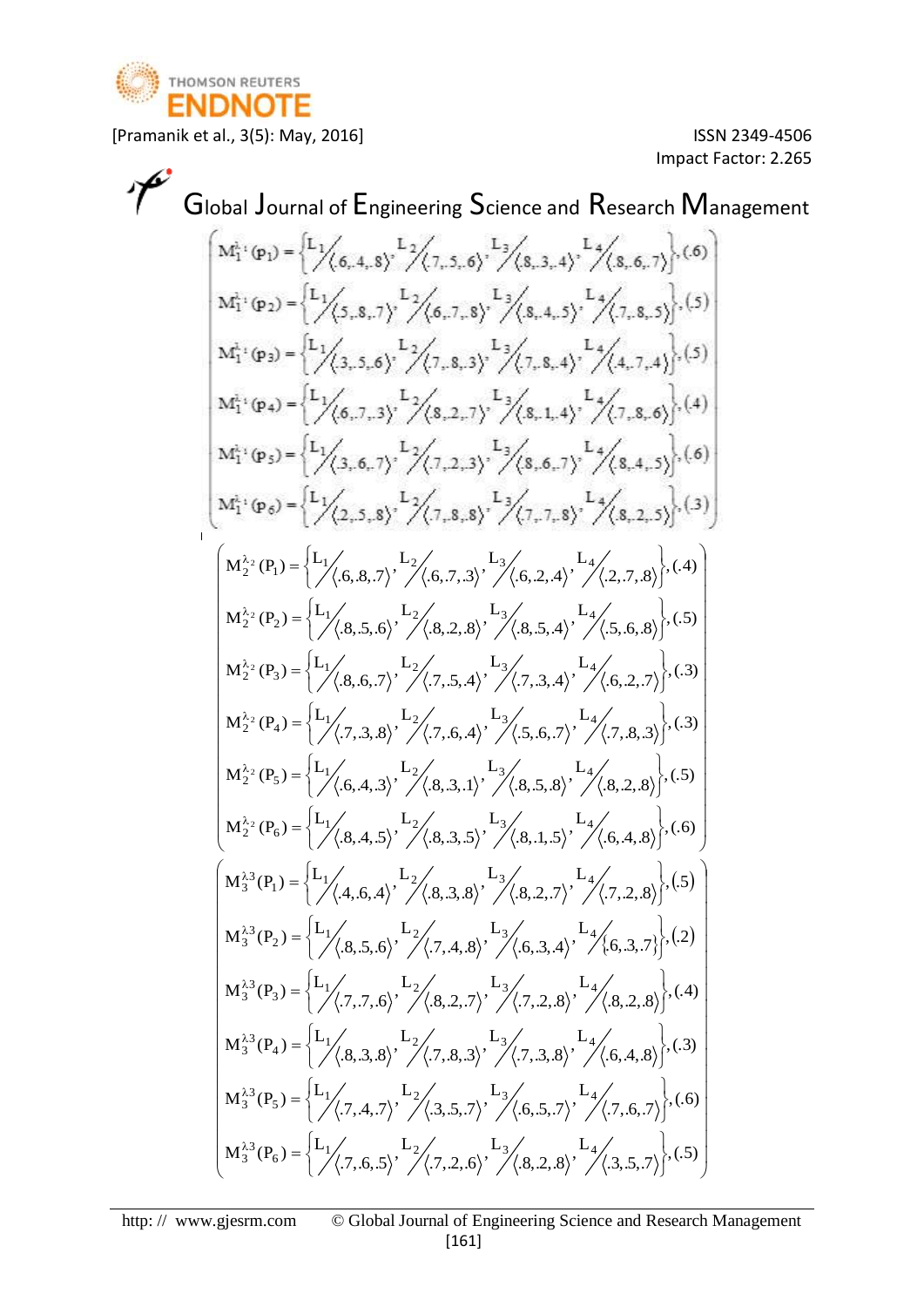

Impact Factor: 2.265

 

# Global Journal of Engineering Science and Research Management

$$
\begin{bmatrix}\nM_4^{2*}(P_1) = \n\begin{cases}\nL_1 \\
\sqrt{(6,3,8)}, \n\end{cases}\n\begin{bmatrix}\nL_2 \\
\sqrt{(5,8,8)}, \n\end{bmatrix}\n\begin{bmatrix}\nL_3 \\
\sqrt{(7,2,7)}, \n\end{bmatrix}\n\begin{bmatrix}\nC_3\n\end{bmatrix}\n\\
M_4^{2*}(P_2) = \n\begin{cases}\nL_1 \\
\sqrt{(7,5,6)}, \n\end{cases}\n\begin{cases}\nL_2 \\
\sqrt{(6,6,4)}, \n\end{cases}\n\begin{cases}\nL_3 \\
\sqrt{(7,5,6)}, \n\end{cases}\n\begin{cases}\nL_4 \\
\sqrt{(8,3,7)}, \n\end{cases}\n\begin{cases}\nL_5 \\
\sqrt{(8,3,7)}, \n\end{cases}\n\begin{cases}\nL_6 \\
\sqrt{(8,3,7)}, \n\end{cases}\n\begin{cases}\nL_7 \\
\sqrt{(8,5,7)}, \n\end{cases}\n\begin{cases}\nL_8 \\
\sqrt{(6,4,7)}, \n\end{cases}\n\begin{cases}\nL_9 \\
\sqrt{(7,3,6)}, \n\end{cases}\n\begin{cases}\nL_1 \\
\sqrt{(8,5,7)}, \n\end{cases}\n\begin{cases}\nL_2 \\
\sqrt{(6,5,7)}, \n\end{cases}\n\begin{cases}\nL_3 \\
\sqrt{(4,4,3)}, \n\end{cases}\n\begin{cases}\nL_4 \\
\sqrt{(7,5,7)}, \n\end{cases}\n\begin{cases}\nL_5 \\
\sqrt{(7,4,6)}, \n\end{cases}\n\begin{cases}\nL_7 \\
\sqrt{(5,6,7)}, \n\end{cases}\n\begin{cases}\nL_8 \\
\sqrt{(7,5,7)}, \n\end{cases}\n\begin{cases}\nL_9 \\
\sqrt{(7,7,4,6)}, \n\end{cases}\n\begin{cases}\nL_9 \\
\sqrt{(5,6,7)}, \n\end{cases}\n\begin{cases}\nL_9 \\
\sqrt{(7,7,3,8)}, \n\end{cases}\n\begin{cases}\nL_1 \\
\sqrt{(7,7,4,6)}, \n\end{cases}\n\begin{cases}\nL_3 \\
\sqrt{(5,6,7)}, \n\end{cases}\n\begin{cases}\nL_4 \\
\sqrt{(7,7,3,8)}, \n\end{cases}\n\begin{cases}\nL_6 \\
\sqrt{(7,7,8
$$

The matrix form of above four generalized neutrosophic soft set in the form of (2) defined above have been presented as follows.

$$
A_{1} = \begin{pmatrix} \langle .6, .4, .8 \rangle \langle .7, .5, .6 \rangle \langle .8, .3, .4 \rangle \langle .8, .6, .7 \rangle \langle .6) \\ \langle .5, .8, .7 \rangle \langle .6, .7, .8 \rangle \langle .8, .4, .5 \rangle \langle .7, .8, .5 \rangle \langle .5) \\ \langle .3, .5, .6 \rangle \langle .7, .8, .3 \rangle \langle .7, .8, .4 \rangle \langle .4, .7, .4 \rangle \langle .5) \\ \langle .6, .7, .3 \rangle \langle .8, .2, .7 \rangle \langle .8, .1, .4 \rangle \langle .7, .8, .6 \rangle \langle .4) \\ \langle .3, .6, .7 \rangle \langle .7, .2, .3 \rangle \langle .8, .6, .7 \rangle \langle .8, .4, .5 \rangle \langle .6) \\ \langle .2, .5, .8 \rangle \langle .7, .8, .7 \rangle \langle .7, .7, .8 \rangle \langle .8, .2, .5 \rangle \langle .3) \end{pmatrix}
$$

$$
\begin{pmatrix} \langle .6, .8, .7 \rangle \langle .6, .7, .3 \rangle \langle .6, .2, .4 \rangle \langle .2, .7, .8 \rangle \langle .4) \\ \langle .8, .5, .6 \rangle \langle .8, .2, .8 \rangle \langle .8, .5, .4 \rangle \langle .5, .6, .8 \rangle \langle .5) \\ \langle .8, .6, .7 \rangle \langle .7, .5, .4 \rangle \langle .7, .3, .4 \rangle \langle .6, .2, .7 \rangle \langle .3) \\ \langle .7, .3, .8 \rangle \langle .7, .6, .4 \rangle \langle .5, .6, .7 \rangle \langle .7, .8, .3 \rangle \langle .3) \end{pmatrix}
$$

$$
A_{2} = \begin{pmatrix} \langle .6, .4, .3 \rangle \langle .8, .3, .1 \rangle \langle .8, .5, .8 \rangle \langle .8, .2, .8 \rangle \langle .5) \\ \langle .6, .4, .3 \rangle \langle .8, .3, .1 \rangle \langle .8, .5, .8 \rangle \langle .8, .2, .8 \rangle \langle .5) \\ \langle .8, .4, .5 \rangle \langle .8, .3, .5 \rangle \langle .8, .1, .5 \rangle \langle .6, .8, .4 \rangle \langle .6) \end{pmatrix}
$$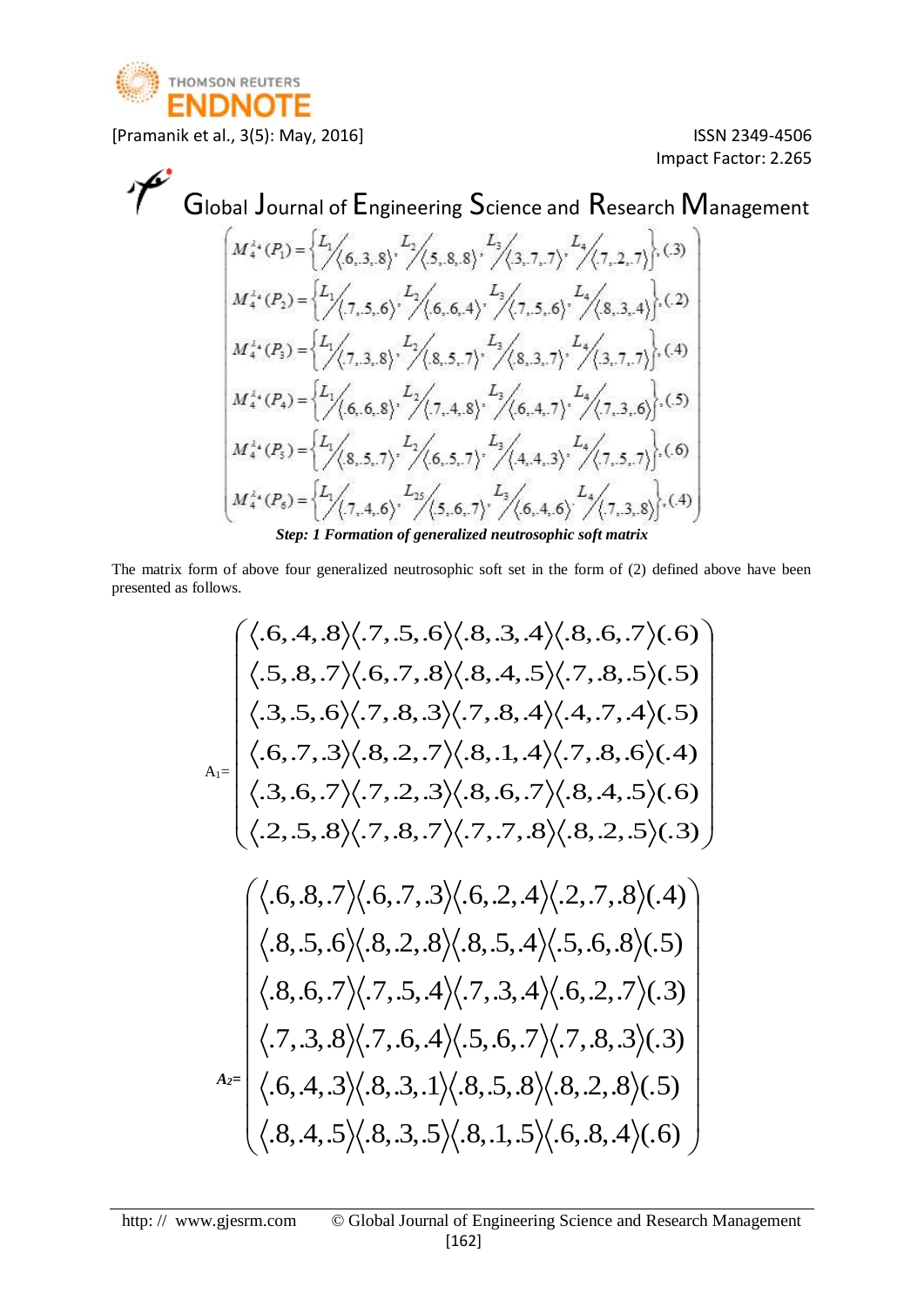

Impact Factor: 2.265

# Global Journal of Engineering Science and Research Management

*A3=* .  $.7, .6, .5 \, \langle .7, .2, .6 \rangle \langle .8, .2, .8 \rangle \langle .3, .5, .7 \rangle \langle .5 \rangle$  $.7, .4, .7 \rangle \langle .3, .5, .7 \rangle \langle .6, .5, .7 \rangle \langle .7, .6, .7 \rangle \langle .6 \rangle$  $.8, .3, .8 \rangle \langle .7, .8, .3 \rangle \langle .7, .3, .8 \rangle \langle .6, .4, .8 \rangle \langle .3 \rangle$  $.7, .7, .6 \rangle \langle .8, .2, .6 \rangle \langle .7, .2, .8 \rangle \langle .8, .2, .8 \rangle \langle .4 \rangle$  $.8, .5, .6 \rangle \langle .7, .4, .8 \rangle \langle .6, .3, .4 \rangle \langle .6, .3, .7 \rangle \langle .2 \rangle$  $\left( \langle .4, .6, .4 \rangle \langle .8, .3, .8 \rangle \langle .8, .2, .7 \rangle \langle .7, .2, .8 \rangle \langle .5) \right)$ J I I I I I I I I L *A4=*  $\overline{\phantom{a}}$  $\overline{\phantom{a}}$  $\overline{\phantom{a}}$  $\overline{\phantom{a}}$  $\overline{\phantom{a}}$  $\overline{\phantom{a}}$  $\overline{\phantom{a}}$  $\overline{\phantom{a}}$  $\overline{\phantom{a}}$  $\int$  $\langle .6, .3, .8 \rangle \langle .5, .8, .8 \rangle \langle .3, .7, .7 \rangle \langle .7, .2, .7 \rangle (0.3)$  $\mathsf{I}$  $\mathbf{r}$  $\mathbf{I}$  $\mathbf{I}$  $\mathbf{I}$  $\mathbf{I}$  $\mathbf{I}$  $\mathbf{I}$ ſ  $\begin{aligned} &\Big\{ \langle .8,.5,.7 \rangle \langle .6,.5,.7 \rangle \langle .4,.4,.3 \rangle \langle .7,.5,.7 \rangle \langle .6 \rangle \ &\Big\langle .7,.4,.6 \big\rangle \langle .5,.6,.7 \big\rangle \langle .6,.4,.6 \big\rangle \langle .7,.3,.8 \rangle \langle .4 \rangle \end{aligned}$  $\begin{aligned} \Big( \big\langle .7, .6, .5 \big\rangle \! \big\langle .7, .2, .6 \big\rangle \! \big\langle .8, .2, .8 \big\rangle \! \big\langle .3, .5, .7 \big\rangle \! (.5) \Big) \ & \Big( \big\langle .6, .3, .8 \big\rangle \! \big\langle .5, .8, .8 \big\rangle \! \big\langle .3, .7, .7 \big\rangle \! \big\langle .7, .2, .7 \big\rangle \! (.3) \Big) \end{aligned}$  $.6, .6, .8 \rangle \langle .7, .4, .8 \rangle \langle .6, .4, .7 \rangle \langle .7, .3, .6 \rangle \langle .5)$ <br> $.8, .5, .7 \rangle \langle .6, .5, .7 \rangle \langle .4, .4, .3 \rangle \langle .7, .5, .7 \rangle \langle .6)$  $(0.7, 0.3, 0.8) \langle 0.8, 0.5, 0.7 \rangle (0.8, 0.3, 0.7) \langle 0.3, 0.7, 0.7 \rangle (0.4)$ <br> $(0.6, 0.6, 0.8) \langle 0.7, 0.4, 0.8 \rangle (0.6, 0.4, 0.7) \langle 0.7, 0.3, 0.6 \rangle (0.5)$  $.7, .5, .6 \rangle \langle .6, .6, .4 \rangle \langle .7, .5, .6 \rangle \langle .8, .3, .4 \rangle \langle .2 \rangle$ .7, .3, .8 $\rangle \langle .8, .5, .7 \rangle \langle .8, .3, .7 \rangle \langle .3, .7, .7 \rangle \langle .4 \rangle$  $\langle 0.6, 3, 0.8 \rangle \langle 0.5, 0.8 \rangle \langle 0.3, 0.7, 0.7 \rangle \langle 0.7, 0.2, 0.7 \rangle \langle 0.3 \rangle$ <br> $\langle 0.7, 0.5, 0.6 \rangle \langle 0.6, 0.4 \rangle \langle 0.7, 0.5, 0.6 \rangle \langle 0.8, 0.3, 0.4 \rangle \langle 0.2 \rangle$ *Step: 2 Determination of the weight of the decision makers*

The weights of the decision makers have presented in the Table 2.

**Table 2. The weights of the decision makers**

| Decision maker's    | Θ.   | ⊎ົ   | $\Theta$ , | $\mathbf{\Theta}_A$ |
|---------------------|------|------|------------|---------------------|
| Linguistic variable |      |      | MI         |                     |
| Weights             | .352 | .341 | .222       | .085                |

#### *Step: 3 Aggregated weights of the parameters*

Using the equation (4), aggregated weights of the parameters have been obtained as follows:  $\lambda(p_1) = .49, \ \lambda(p_2) = .42, \lambda(p_3) = .41, \ \lambda(p_4) = .36, \ \lambda(p_5) = .57, \ \lambda(p_6) = .47$ 

#### *Step:4 Construction of the aggregated generalized neutrosophic soft matrix*

Using generalized neutrosophic soft weighted average operator given by the equation (6), (7), the aggregated matrix can be constructed as follows:

as follows:  
\n
$$
A = \begin{pmatrix} \langle .56, .54, .66 \rangle \langle .68, .52, .52 \rangle \langle .72, .26, .47 \rangle \langle .63, .45, .75 \rangle \langle .49 \rangle \\ \langle .71, .59, .63 \rangle \langle .70, .40, .78 \rangle \langle .76, .41, .45 \rangle \langle .63, .54, .62 \rangle \langle .42 \rangle \\ \langle .65, .55, .65 \rangle \langle .74, .48, .41 \rangle \langle .71, .39, .49 \rangle \langle .58, .34, .59 \rangle \langle .41 \rangle \\ \langle .69, .43, .57 \rangle \langle .74, .42, .48 \rangle \langle .68, .26, .59 \rangle \langle .68, .63, .50 \rangle \langle .36 \rangle \\ \langle .57, .47, .52 \rangle \langle .68, .30, .27 \rangle \langle .74, .52, .68 \rangle \langle .77, .35, .65 \rangle \langle .57 \rangle \\ \langle .41, .47, .60 \rangle \langle .73, .41, .60 \rangle \langle .76, .26, .66 \rangle \langle .35, .41, .52 \rangle \langle .47 \rangle \end{pmatrix}
$$

*Step: 5 Determination of the reference sequence*

The reference sequence based on generalized neutrosophic soft set can be constructed as follows:

 $a^* = [(1, 0, 0), (1, 0, 0), ..., (1, 0, 0)]^T$ ,

*Step: 6 Calculation of grey relational coefficient*

Table 3: Calculation of min  $\delta_{ij}$  and max  $\delta_{ij}$  without considering the last column of the aggregated matrix in step 4

 $\delta_{i1}$   $\delta_{i2}$   $\delta_{i3}$   $\delta_{i4}$   $\delta_{\min}$   $\delta_{\max}$  P1 .44, .32, .28, .37 P2 .29, .30, .24, .37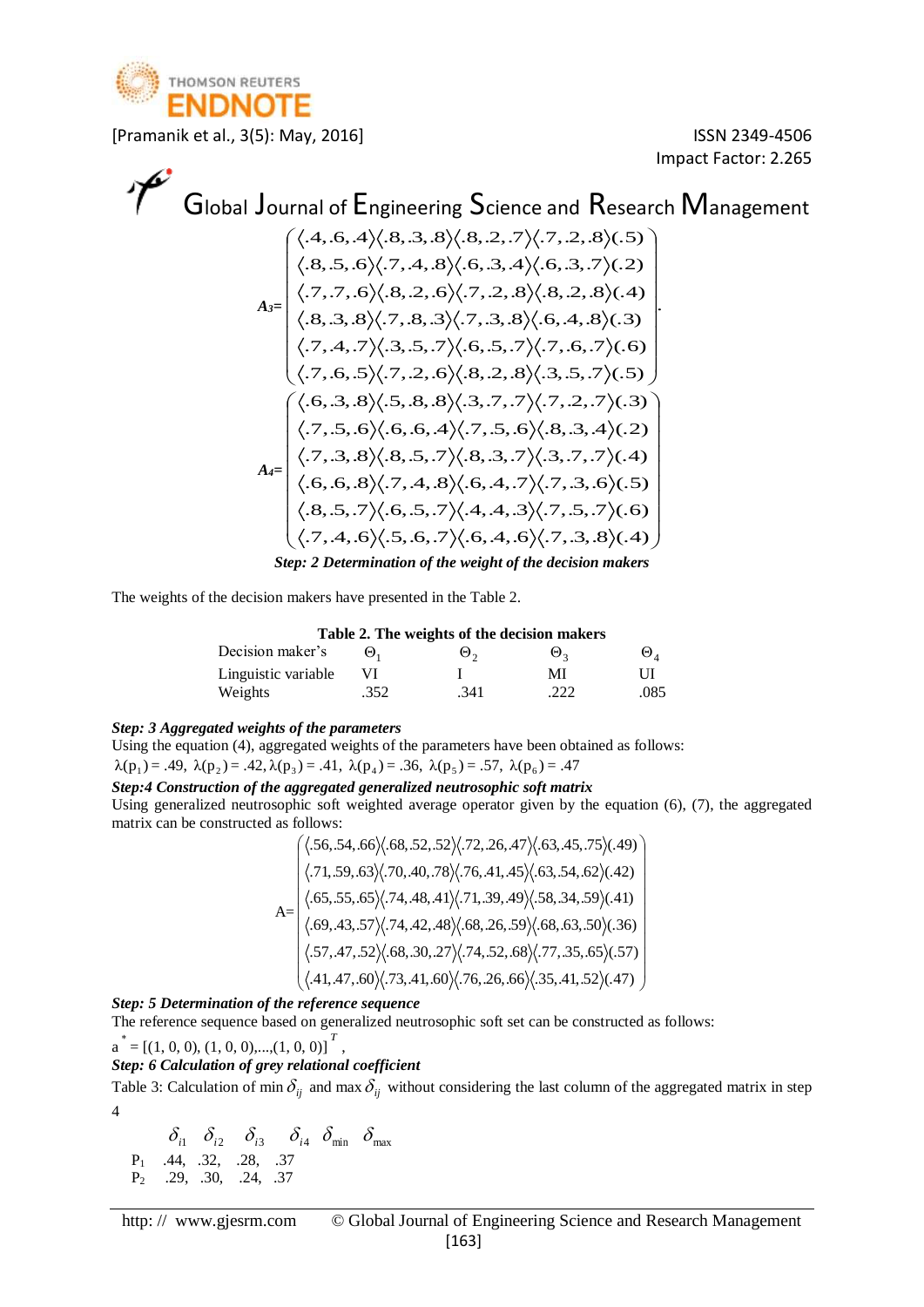

Impact Factor: 2.265

## Global Journal of Engineering Science and Research Management

|                                       |  | $P_3$ .35 .26, .29, .42  |  |     |
|---------------------------------------|--|--------------------------|--|-----|
|                                       |  | $P_4$ .31, .26, .32, .32 |  |     |
|                                       |  | $P_5$ .43, .32, .26, .23 |  |     |
|                                       |  | $P_6$ .59, .27, .24, .65 |  |     |
| Min $\delta_{ii}$ .29 .26 .24 .23 .23 |  |                          |  |     |
| Max $\delta_{ii}$ .59 .32 .32 .65     |  |                          |  | .65 |

The grey relational coefficient matrix has been obtained for  $\rho$  =  $0.5\,$  using the table 2 as follows:

I I I I .61,.93,.98,.57  $\backslash$ I I I I I I .90,.89,.98,.80 I l ſ  $\sigma_{ij} = |$  .87, .95, .86, .86 .74,.86,.95,1.0 .82,.95,.90,.74 .72,.86,.92,.80 ij

#### *Step: 7 Calculation of the degree of grey relational coefficient*

The calculation of the degree of grey relational coefficient using the equation (9) has been performed as follows:

$$
\Omega_{j} = \sum_{i=1}^{6} \sigma_{ij} \lambda(p_{i}), j = 1, 2, 3, 4 ;
$$
  
\n
$$
\Omega_{1} = 2.09, \Omega_{2} = 2.45, \Omega_{3} = 2.54, \Omega_{4} = 1.66.
$$

Step: 
$$
8
$$
 *Ranking the alternatives*

Arrange the alternative according to the degree of grey relational coefficient  $(\Omega_j)$  (j=1, 2, 3, 4) in descending

order. Greater value of  $\Omega_j$  implies the better alternative L<sub>j</sub>.

Here  $\Omega_3 > \Omega_2 > \Omega_1 > \Omega_4$  then ranks of the four locations are as follows:

 $L_3 > L_2 > L_1 > L_4$ 

Therefore,  $L_3$  is the best logistic center.

#### **Determination of ranking order when equal weights of the decision makers are considered**

We present the ranking of logistics center location when weights of the decision makers are equal. The first two steps are same as above. Equal weights of the decision makers imply

$$
\psi_1 = \psi_2 = \psi_3 = \psi_4 = (1/4) = .25
$$

*Step: 3Aggregated weights of the parameters*

Using the equation (4), aggregated weights of the parameters have been obtained as follows:

 $λ(p_1) = .46, λ(p_2) = .31, λ(p_3) = .60, λ(p_4) = .62, λ(p_5) = .42, λ(p_6) = .54$ 

*Step: 4 Construction of the aggregated generalized neutrosophic soft matrix*

Using generalized neutrosophic soft weighted average operator given by the equation (6), (7), the aggregated matrix in the form of (5) can be formed as:

> $A=$ I I I I .65, .47, .59) $\langle .69, .41, .62\rangle\langle .74, .27, .66\rangle\langle .64, .31, .69\rangle\langle .54\rangle$   $/$  $\backslash$ L I I I L I L I  $\int$ l .63, .47, .57 \(.64, .35, .35 \(.69, .50, .58 \(.76, .39, .54 \(.42) .69, .44, .63) $\langle .73, .44, .51\rangle \langle .67, .29, .63\rangle \langle .68, .53, .54\rangle \langle .62\rangle$ .67, .50, .67  $\langle .76, .45, .47 \rangle \langle .73, .35, .55 \rangle \langle .57, .37, .63 \rangle \langle .60 \rangle$ .72, .56, .62) $\langle .69, .43, .67 \rangle \langle .74, .42, .47 \rangle \langle .67, .46, .58 \rangle \langle .31 \rangle$ .56, .49, .65  $\langle$  .67, .54, .58  $\rangle$  .68, .30, .53  $\rangle$  .65, .36, .75  $\rangle$  .46)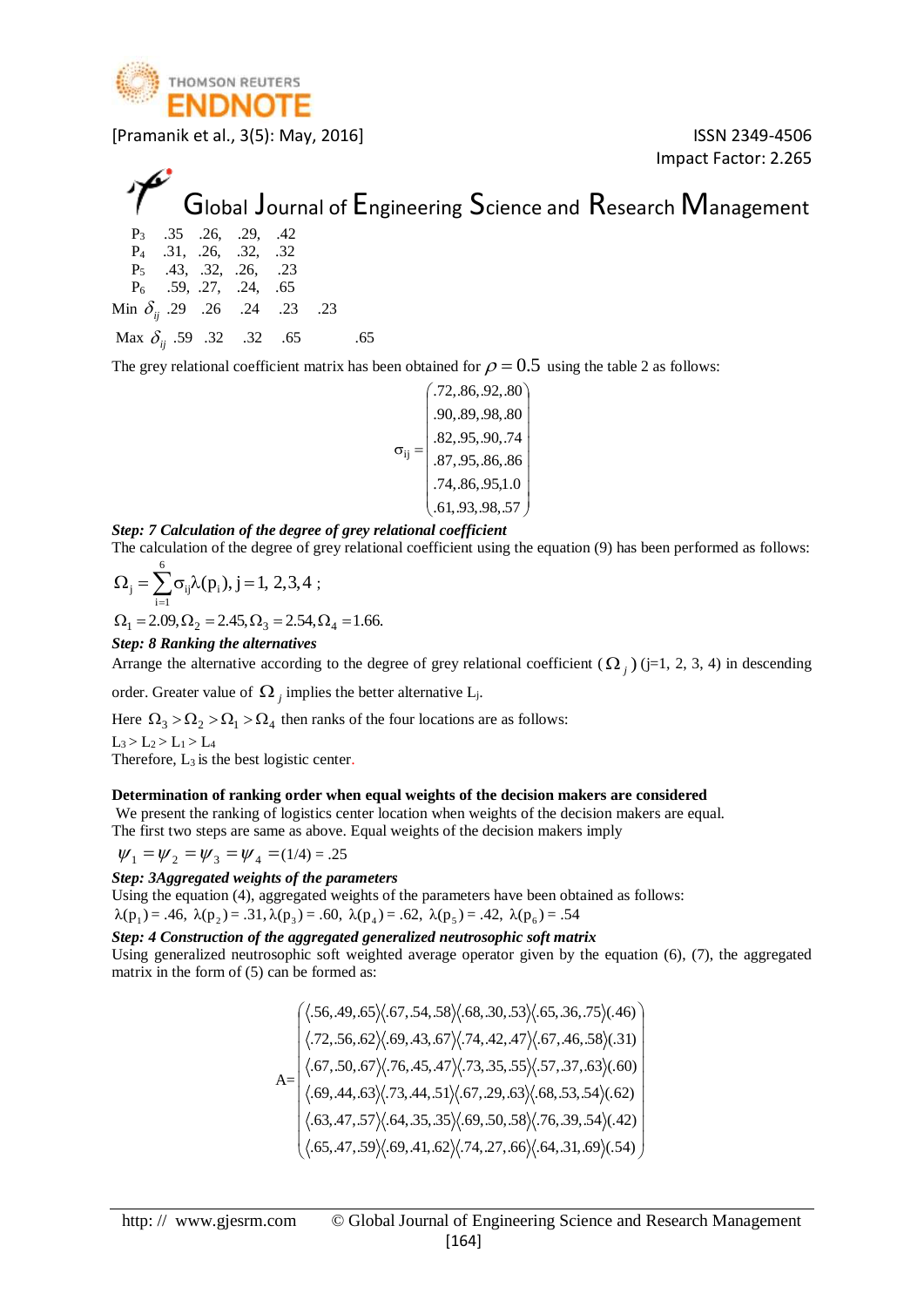

Impact Factor: 2.265

## Global Journal of Engineering Science and Research Management

#### *Step: 5 Determination of the reference sequence*

The reference sequence based on generalized neutrosophic soft set is

 $a^* = [(1, 0, 0), (1, 0, 0), ..., (1, 0, 0)]^T$ 

*Step: 6 Calculation of grey relational coefficient*

Calculation of grey relational coefficient has been provided in the Table 4.

,

Table 4: Calculation of min  $\delta_{ij}$  and max  $\delta_{ij}$  without considering the last column of the aggregated matrix in step 4

|                                       |  |                                  |  | $\delta_{i1}$ $\delta_{i2}$ $\delta_{i3}$ $\delta_{i4}$ $\delta_{\min}$ $\delta_{\max}$ |
|---------------------------------------|--|----------------------------------|--|-----------------------------------------------------------------------------------------|
|                                       |  | $P_1$ .44, .33, .32, .35         |  |                                                                                         |
|                                       |  | $P_2$ .28, .31, .26, .33         |  |                                                                                         |
|                                       |  | P <sub>3</sub> .33 .24, .27, .43 |  |                                                                                         |
|                                       |  | $P_4$ .31, .27, .33, .32         |  |                                                                                         |
|                                       |  | $P_5$ .37, .36, .31, .24         |  |                                                                                         |
|                                       |  | $P_6$ .35, .31, .26, .36         |  |                                                                                         |
| Min $\delta_{ii}$ .28 .24 .26 .24 .24 |  |                                  |  |                                                                                         |
| Max $\delta_{ii}$ .44 .36 .33 .43     |  |                                  |  |                                                                                         |

The grey relational coefficient matrix has been constructed for  $\rho$  =  $0.5$  , using the table 2 as follows:

١ I I I ▎ J  $\backslash$ L L L L L L .92,.87,.96,.84 L l ſ  $\sigma_{::} =$ .81,.87,.96,.79 .78,.79,.87,1.0 .87,.94,.84,.85 .84,1.0,.94,.71 .70,.84,.85,.81 ij

#### *Step: 7 Calculation of the degree of grey relational coefficient*

The calculation of the degree of grey relational coefficient using the above equation (9) has been performed as follows:

 $\sum_{i=1}^{6} \sigma_{ii} \lambda(p_i), j = 1, 2, 3, 4$  $\Omega_j = \sum_{i=1}^{\infty} \sigma_{ij} \lambda(p_i), j = 1, 2, 3, 4;$  $\Omega_1 = 2.42, \Omega_2 = 2.64, \Omega_3 = 2.66, \Omega_4 = 2.43.$ 

#### *Step: 8 Ranking the alternatives*

Arrange the alternative according to the degree of grey relational coefficient  $(\Omega_j)$  (j=1, 2, 3, 4) in descending order. Greater value of  $\Omega_j$  implies the better alternative L<sub>j</sub>.

Here we have obtained  $\Omega_3 > \Omega_2 > \Omega_4 > \Omega_1$ .

Then ranks of the four locations are as follows:

$$
L_3>L_2>L_4>L_1
$$

Therefore,  $L_3$  is the best logistic center.

- **Note 1**. Comparison of ranking order with weights factors of decision makers.
	- **i.** The ranking order for unequal weights of the decision makers is  $L_3 > L_2 > L_1 > L_4$ .
	- **ii.** The ranking order for the equal weight of the decision makers is  $L_3 > L_2 > L_4 > L_1$ .

The ranks of the first two location centers i.e.  $L_3 > L_2$  remain the same. But the ranks of  $L_1$  and  $L_4$  change due to weights factor of decision makers. Therefore, the ranking order depends on the weights of the decision maker.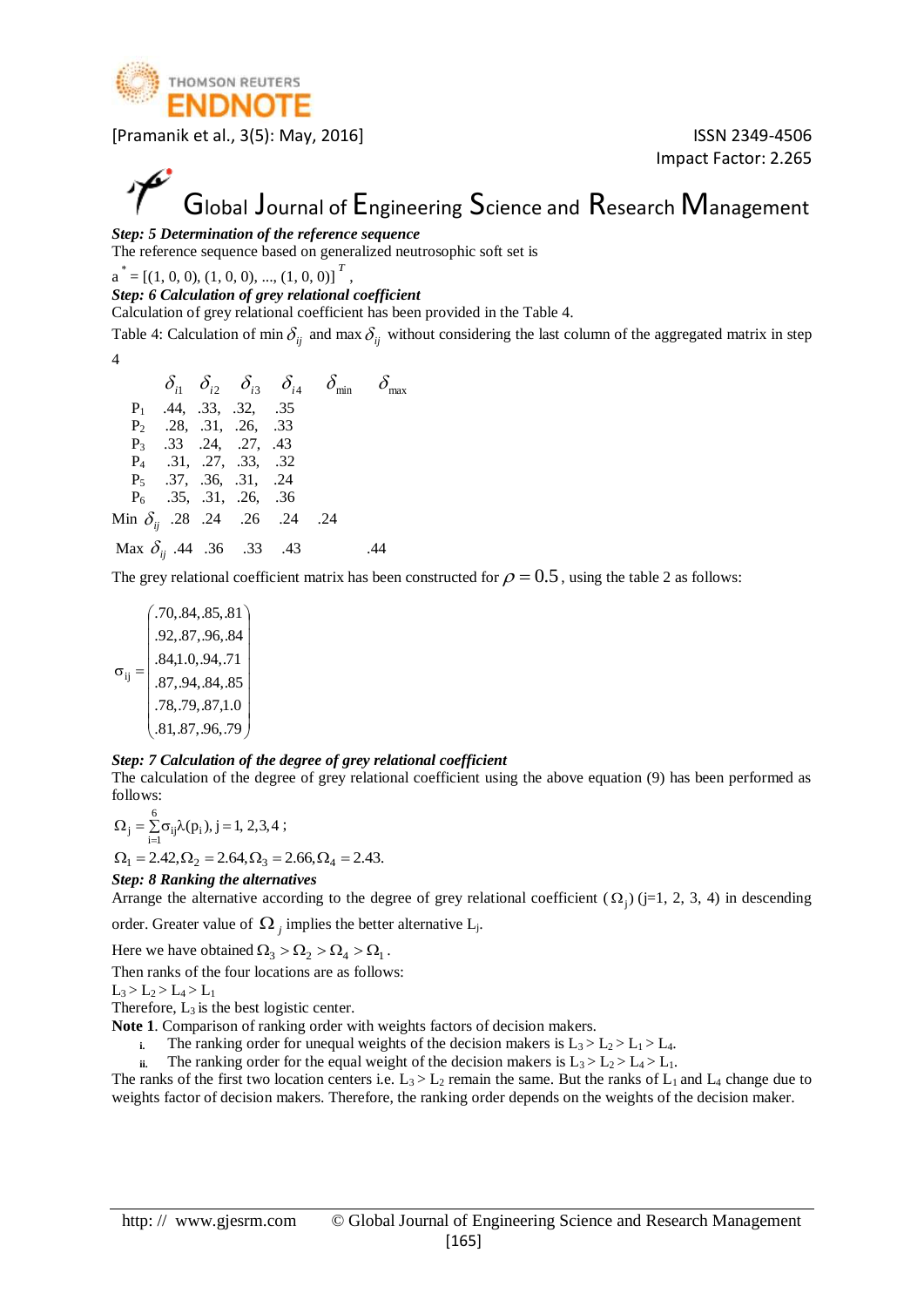

# Global Journal of Engineering Science and Research Management

#### **CONCLUSION**

Firstly, we have defined generalized neutrosophic soft weighted average operator to aggregate all individual opinions. We have also developed multi-attribute group decision making (MAGDM) model in generalized neutrosophic soft environment based on grey relational analysis. We have also presented an illustrative example of logistic center location selection problem. We have also presented the sensitivity analysis for the weights factor of decision makers in decision making process. We hope that the proposed MAGDM model will assist to solve varies types of MAGDM problems such as medical diagnosis, engineering problems and different kind of practical real life group decision making problems.

#### **REFERENCES**

- 1. *[J. V. Plato, Creating Modern Probability: Its mathematics, physics and philosophy in historical](https://www.researchgate.net/publication/266409681_Creating_modern_probability_Its_mathematics_physics_and_philosophy_in_historical_perspective_Repr?el=1_x_8&enrichId=rgreq-c69a0d483fc4bb296ed5651ffe1ef4b5-XXX&enrichSource=Y292ZXJQYWdlOzMwMzY2NzQ1NTtBUzozODYyODI3MjAxMjA4MzRAMTQ2OTEwODM4NTgwOA==) [perspective, New York: Cambridge University Press \(1994\).](https://www.researchgate.net/publication/266409681_Creating_modern_probability_Its_mathematics_physics_and_philosophy_in_historical_perspective_Repr?el=1_x_8&enrichId=rgreq-c69a0d483fc4bb296ed5651ffe1ef4b5-XXX&enrichSource=Y292ZXJQYWdlOzMwMzY2NzQ1NTtBUzozODYyODI3MjAxMjA4MzRAMTQ2OTEwODM4NTgwOA==)*
- 2. [L.A. Zadeh, Fuzzy sets, "Information and Control", 8 \(1965\), 338-35.](https://www.researchgate.net/publication/287711963_Fuzzy_sets_information_and_control?el=1_x_8&enrichId=rgreq-c69a0d483fc4bb296ed5651ffe1ef4b5-XXX&enrichSource=Y292ZXJQYWdlOzMwMzY2NzQ1NTtBUzozODYyODI3MjAxMjA4MzRAMTQ2OTEwODM4NTgwOA==)
- 3. D. Molodtsov, Soft set theory [first results, "Computers and Mathematics with Applications", 37 \(1999\),](https://www.researchgate.net/publication/280757924_Soft_set_theory_-_First_results?el=1_x_8&enrichId=rgreq-c69a0d483fc4bb296ed5651ffe1ef4b5-XXX&enrichSource=Y292ZXJQYWdlOzMwMzY2NzQ1NTtBUzozODYyODI3MjAxMjA4MzRAMTQ2OTEwODM4NTgwOA==) [19-31.](https://www.researchgate.net/publication/280757924_Soft_set_theory_-_First_results?el=1_x_8&enrichId=rgreq-c69a0d483fc4bb296ed5651ffe1ef4b5-XXX&enrichSource=Y292ZXJQYWdlOzMwMzY2NzQ1NTtBUzozODYyODI3MjAxMjA4MzRAMTQ2OTEwODM4NTgwOA==)
- 4. [Y. Zhou, Z. Xiao, Data analysis approaches of soft set under incomplete information, "Knowledge Based](https://www.researchgate.net/publication/223299778_Xiao_Z_Data_analysis_approaches_of_soft_sets_under_incomplete_information_Knowledge-Based_Syst_218_941-945?el=1_x_8&enrichId=rgreq-c69a0d483fc4bb296ed5651ffe1ef4b5-XXX&enrichSource=Y292ZXJQYWdlOzMwMzY2NzQ1NTtBUzozODYyODI3MjAxMjA4MzRAMTQ2OTEwODM4NTgwOA==) [Systems", 21\(8\) \(2008\), 941-945.](https://www.researchgate.net/publication/223299778_Xiao_Z_Data_analysis_approaches_of_soft_sets_under_incomplete_information_Knowledge-Based_Syst_218_941-945?el=1_x_8&enrichId=rgreq-c69a0d483fc4bb296ed5651ffe1ef4b5-XXX&enrichSource=Y292ZXJQYWdlOzMwMzY2NzQ1NTtBUzozODYyODI3MjAxMjA4MzRAMTQ2OTEwODM4NTgwOA==)
- 5. [D.V. Kovkov, V.M. Kalmanov, D.A. Molodtsov, Soft sets theory-based optimization, "Journal of](https://www.researchgate.net/publication/226470273_Soft_sets_theory-based_optimization?el=1_x_8&enrichId=rgreq-c69a0d483fc4bb296ed5651ffe1ef4b5-XXX&enrichSource=Y292ZXJQYWdlOzMwMzY2NzQ1NTtBUzozODYyODI3MjAxMjA4MzRAMTQ2OTEwODM4NTgwOA==)  [Computational and System Sciences International", 46\(6\) \(2007\), 872-880.](https://www.researchgate.net/publication/226470273_Soft_sets_theory-based_optimization?el=1_x_8&enrichId=rgreq-c69a0d483fc4bb296ed5651ffe1ef4b5-XXX&enrichSource=Y292ZXJQYWdlOzMwMzY2NzQ1NTtBUzozODYyODI3MjAxMjA4MzRAMTQ2OTEwODM4NTgwOA==)
- 6. P.K. Maji, R. Biswas, A.R. Roy, Fuzzy soft sets, "The Journal of Fuzzy Mathematics", 9 (2001), 589- 602.
- 7. [A.R. Roy, P.K. Maji, A fuzzy soft set theoretic approach to decision making problems, "Journal of](https://www.researchgate.net/publication/222232374_A_fuzzy_soft_set_theoretic_approach_to_decision_making_problems?el=1_x_8&enrichId=rgreq-c69a0d483fc4bb296ed5651ffe1ef4b5-XXX&enrichSource=Y292ZXJQYWdlOzMwMzY2NzQ1NTtBUzozODYyODI3MjAxMjA4MzRAMTQ2OTEwODM4NTgwOA==) [Computational and Applied Mathematics", 203 \(2007\), 412-418.](https://www.researchgate.net/publication/222232374_A_fuzzy_soft_set_theoretic_approach_to_decision_making_problems?el=1_x_8&enrichId=rgreq-c69a0d483fc4bb296ed5651ffe1ef4b5-XXX&enrichSource=Y292ZXJQYWdlOzMwMzY2NzQ1NTtBUzozODYyODI3MjAxMjA4MzRAMTQ2OTEwODM4NTgwOA==)
- 8. [N. Çağman, S. Enginoğlu, F. Çıtak, Fuzzy soft sets theory and its applications, "Iranian Journal of Fuzzy](https://www.researchgate.net/publication/259895126_Fuzzy_Soft_Set_Theory_and_Its_Applications?el=1_x_8&enrichId=rgreq-c69a0d483fc4bb296ed5651ffe1ef4b5-XXX&enrichSource=Y292ZXJQYWdlOzMwMzY2NzQ1NTtBUzozODYyODI3MjAxMjA4MzRAMTQ2OTEwODM4NTgwOA==) [System", 8\(3\) \(2011\), 137-147.](https://www.researchgate.net/publication/259895126_Fuzzy_Soft_Set_Theory_and_Its_Applications?el=1_x_8&enrichId=rgreq-c69a0d483fc4bb296ed5651ffe1ef4b5-XXX&enrichSource=Y292ZXJQYWdlOzMwMzY2NzQ1NTtBUzozODYyODI3MjAxMjA4MzRAMTQ2OTEwODM4NTgwOA==)
- 9. H.L. Yang, Notes On generalized fuzzy soft sets, "Journal of Mathematical Research and Exposition", 31(3) (2011), 567-570.
- 10. P. Majumder, S.K. Samanta, Generalized fuzzy soft sets, "Computers and Mathematics with Applications", 59 (2010), 1425-1432.
- 11. [N. Çağman, S. Karataş, Intuitionistic fuzzy soft set theory and its decision making, "Journal of Intelligent](https://www.researchgate.net/publication/234028590_Intuitionistic_fuzzy_soft_set_theory_and_its_decision_making?el=1_x_8&enrichId=rgreq-c69a0d483fc4bb296ed5651ffe1ef4b5-XXX&enrichSource=Y292ZXJQYWdlOzMwMzY2NzQ1NTtBUzozODYyODI3MjAxMjA4MzRAMTQ2OTEwODM4NTgwOA==) [and Fuzzy System", \(2013\), DOI: 10.3233/IFS-2012-0601.](https://www.researchgate.net/publication/234028590_Intuitionistic_fuzzy_soft_set_theory_and_its_decision_making?el=1_x_8&enrichId=rgreq-c69a0d483fc4bb296ed5651ffe1ef4b5-XXX&enrichSource=Y292ZXJQYWdlOzMwMzY2NzQ1NTtBUzozODYyODI3MjAxMjA4MzRAMTQ2OTEwODM4NTgwOA==)
- 12. [P.K.Maji, R. Biswas, A.R. Roy, Intuitionistic fuzzy soft sets, "The Journal of Fuzzy Mathematics", 9\(3\)](https://www.researchgate.net/publication/265462442_Intuitionistic_fuzzy_soft_sets?el=1_x_8&enrichId=rgreq-c69a0d483fc4bb296ed5651ffe1ef4b5-XXX&enrichSource=Y292ZXJQYWdlOzMwMzY2NzQ1NTtBUzozODYyODI3MjAxMjA4MzRAMTQ2OTEwODM4NTgwOA==)  [\(2001\), 677-692.](https://www.researchgate.net/publication/265462442_Intuitionistic_fuzzy_soft_sets?el=1_x_8&enrichId=rgreq-c69a0d483fc4bb296ed5651ffe1ef4b5-XXX&enrichSource=Y292ZXJQYWdlOzMwMzY2NzQ1NTtBUzozODYyODI3MjAxMjA4MzRAMTQ2OTEwODM4NTgwOA==)
- 13. [M. Bashir, A.R. Salleh, S. Alkhazaleh, Possibility intuitionistic fuzzy soft Sets, "Advances in Decision](https://www.researchgate.net/publication/258384058_Possibility_Intuitionistic_Fuzzy_Soft_Set?el=1_x_8&enrichId=rgreq-c69a0d483fc4bb296ed5651ffe1ef4b5-XXX&enrichSource=Y292ZXJQYWdlOzMwMzY2NzQ1NTtBUzozODYyODI3MjAxMjA4MzRAMTQ2OTEwODM4NTgwOA==)  [Sciences", \(2012\), DOI:10.1155/2012/404325.](https://www.researchgate.net/publication/258384058_Possibility_Intuitionistic_Fuzzy_Soft_Set?el=1_x_8&enrichId=rgreq-c69a0d483fc4bb296ed5651ffe1ef4b5-XXX&enrichSource=Y292ZXJQYWdlOzMwMzY2NzQ1NTtBUzozODYyODI3MjAxMjA4MzRAMTQ2OTEwODM4NTgwOA==)
- 14. [W. Xu, J. Ma, S. Wang, G. Hao, Vague soft sets and their properties, "Computers and Mathematics with](https://www.researchgate.net/publication/220512978_Vague_soft_sets_and_their_properties?el=1_x_8&enrichId=rgreq-c69a0d483fc4bb296ed5651ffe1ef4b5-XXX&enrichSource=Y292ZXJQYWdlOzMwMzY2NzQ1NTtBUzozODYyODI3MjAxMjA4MzRAMTQ2OTEwODM4NTgwOA==) [Applications", 59 \(2010\), 787-794.](https://www.researchgate.net/publication/220512978_Vague_soft_sets_and_their_properties?el=1_x_8&enrichId=rgreq-c69a0d483fc4bb296ed5651ffe1ef4b5-XXX&enrichSource=Y292ZXJQYWdlOzMwMzY2NzQ1NTtBUzozODYyODI3MjAxMjA4MzRAMTQ2OTEwODM4NTgwOA==)
- 15. P.K. Maji, Neutrosophic soft set, ["Annals of Fuzzy Mathematics and Informatics", 5\(1\) \(2013\), 157-](https://www.researchgate.net/publication/305387825_Neutrosophic_soft_set?el=1_x_8&enrichId=rgreq-c69a0d483fc4bb296ed5651ffe1ef4b5-XXX&enrichSource=Y292ZXJQYWdlOzMwMzY2NzQ1NTtBUzozODYyODI3MjAxMjA4MzRAMTQ2OTEwODM4NTgwOA==) [168.](https://www.researchgate.net/publication/305387825_Neutrosophic_soft_set?el=1_x_8&enrichId=rgreq-c69a0d483fc4bb296ed5651ffe1ef4b5-XXX&enrichSource=Y292ZXJQYWdlOzMwMzY2NzQ1NTtBUzozODYyODI3MjAxMjA4MzRAMTQ2OTEwODM4NTgwOA==)
- 16. [P.K. Maji, Weighted neutrosophic soft sets approach in a multi-criteria decision making problem,](https://www.researchgate.net/publication/281786655_An_Application_of_Weighted_Neutrosophic_Soft_Sets_in_a_Decision-Making_Problem?el=1_x_8&enrichId=rgreq-c69a0d483fc4bb296ed5651ffe1ef4b5-XXX&enrichSource=Y292ZXJQYWdlOzMwMzY2NzQ1NTtBUzozODYyODI3MjAxMjA4MzRAMTQ2OTEwODM4NTgwOA==) ["Journal of New Theory", 5 \(2015\), 1-12.](https://www.researchgate.net/publication/281786655_An_Application_of_Weighted_Neutrosophic_Soft_Sets_in_a_Decision-Making_Problem?el=1_x_8&enrichId=rgreq-c69a0d483fc4bb296ed5651ffe1ef4b5-XXX&enrichSource=Y292ZXJQYWdlOzMwMzY2NzQ1NTtBUzozODYyODI3MjAxMjA4MzRAMTQ2OTEwODM4NTgwOA==)
- 17. [R. Şahin, A. Küçük, Generalized neutrosophic soft set and its integration to decision making problem,](https://www.researchgate.net/publication/260255612_Generalised_Neutrosophic_Soft_Set_and_Its_Integration_to_Decision_Making_Problem?el=1_x_8&enrichId=rgreq-c69a0d483fc4bb296ed5651ffe1ef4b5-XXX&enrichSource=Y292ZXJQYWdlOzMwMzY2NzQ1NTtBUzozODYyODI3MjAxMjA4MzRAMTQ2OTEwODM4NTgwOA==) ["Applied Mathematics & Information Sciences", 8\(6\) \(2014\), 2751-2759.](https://www.researchgate.net/publication/260255612_Generalised_Neutrosophic_Soft_Set_and_Its_Integration_to_Decision_Making_Problem?el=1_x_8&enrichId=rgreq-c69a0d483fc4bb296ed5651ffe1ef4b5-XXX&enrichSource=Y292ZXJQYWdlOzMwMzY2NzQ1NTtBUzozODYyODI3MjAxMjA4MzRAMTQ2OTEwODM4NTgwOA==)
- 18. [S. Broumi, Generalized neutrosophic soft set, "International Journal of Computer Science, Engineering](https://www.researchgate.net/publication/236688061_Generalized_Neutrosophic_Soft_Set?el=1_x_8&enrichId=rgreq-c69a0d483fc4bb296ed5651ffe1ef4b5-XXX&enrichSource=Y292ZXJQYWdlOzMwMzY2NzQ1NTtBUzozODYyODI3MjAxMjA4MzRAMTQ2OTEwODM4NTgwOA==)  [and Information Technology", 3\(2\) \(2013\), 17-29.](https://www.researchgate.net/publication/236688061_Generalized_Neutrosophic_Soft_Set?el=1_x_8&enrichId=rgreq-c69a0d483fc4bb296ed5651ffe1ef4b5-XXX&enrichSource=Y292ZXJQYWdlOzMwMzY2NzQ1NTtBUzozODYyODI3MjAxMjA4MzRAMTQ2OTEwODM4NTgwOA==)
- 19. F. Smarandache, Neutrosophic set a generalization of intuitionistic fuzzy set, "Journal of Defense Resources Management", 1(1) (2010), 107-116.
- 20. F. Smarandache, Neutrosophic set [a generalization of intuitionistic fuzzy sets, "International Journal](https://www.researchgate.net/publication/221414250_Neutrosophic_Set_--_A_Generalization_of_the_Intuitionistic_Fuzzy_Set?el=1_x_8&enrichId=rgreq-c69a0d483fc4bb296ed5651ffe1ef4b5-XXX&enrichSource=Y292ZXJQYWdlOzMwMzY2NzQ1NTtBUzozODYyODI3MjAxMjA4MzRAMTQ2OTEwODM4NTgwOA==)  [of Pure and Applied Mathematics", 24\(3\) \(2005\), 287-297.](https://www.researchgate.net/publication/221414250_Neutrosophic_Set_--_A_Generalization_of_the_Intuitionistic_Fuzzy_Set?el=1_x_8&enrichId=rgreq-c69a0d483fc4bb296ed5651ffe1ef4b5-XXX&enrichSource=Y292ZXJQYWdlOzMwMzY2NzQ1NTtBUzozODYyODI3MjAxMjA4MzRAMTQ2OTEwODM4NTgwOA==)
- 21. [F. Smarandache, A unifying field in logics: neutrosophic logics. "Multiple Valued Logic", 8 \(3\) \(2002\),](https://www.researchgate.net/publication/266416576_A_unifying_field_in_logics_Neutrosophic_logic?el=1_x_8&enrichId=rgreq-c69a0d483fc4bb296ed5651ffe1ef4b5-XXX&enrichSource=Y292ZXJQYWdlOzMwMzY2NzQ1NTtBUzozODYyODI3MjAxMjA4MzRAMTQ2OTEwODM4NTgwOA==)  [385-438.](https://www.researchgate.net/publication/266416576_A_unifying_field_in_logics_Neutrosophic_logic?el=1_x_8&enrichId=rgreq-c69a0d483fc4bb296ed5651ffe1ef4b5-XXX&enrichSource=Y292ZXJQYWdlOzMwMzY2NzQ1NTtBUzozODYyODI3MjAxMjA4MzRAMTQ2OTEwODM4NTgwOA==)
- 22. [F. Smarandache, Linguistic paradoxes and tautologies, "Libertas Mathematica, University of Texas at](https://www.researchgate.net/publication/2097039_Linguistic_Paradoxes_and_Tautologies?el=1_x_8&enrichId=rgreq-c69a0d483fc4bb296ed5651ffe1ef4b5-XXX&enrichSource=Y292ZXJQYWdlOzMwMzY2NzQ1NTtBUzozODYyODI3MjAxMjA4MzRAMTQ2OTEwODM4NTgwOA==) [Arlington", IX \(1999\), 143-154.](https://www.researchgate.net/publication/2097039_Linguistic_Paradoxes_and_Tautologies?el=1_x_8&enrichId=rgreq-c69a0d483fc4bb296ed5651ffe1ef4b5-XXX&enrichSource=Y292ZXJQYWdlOzMwMzY2NzQ1NTtBUzozODYyODI3MjAxMjA4MzRAMTQ2OTEwODM4NTgwOA==)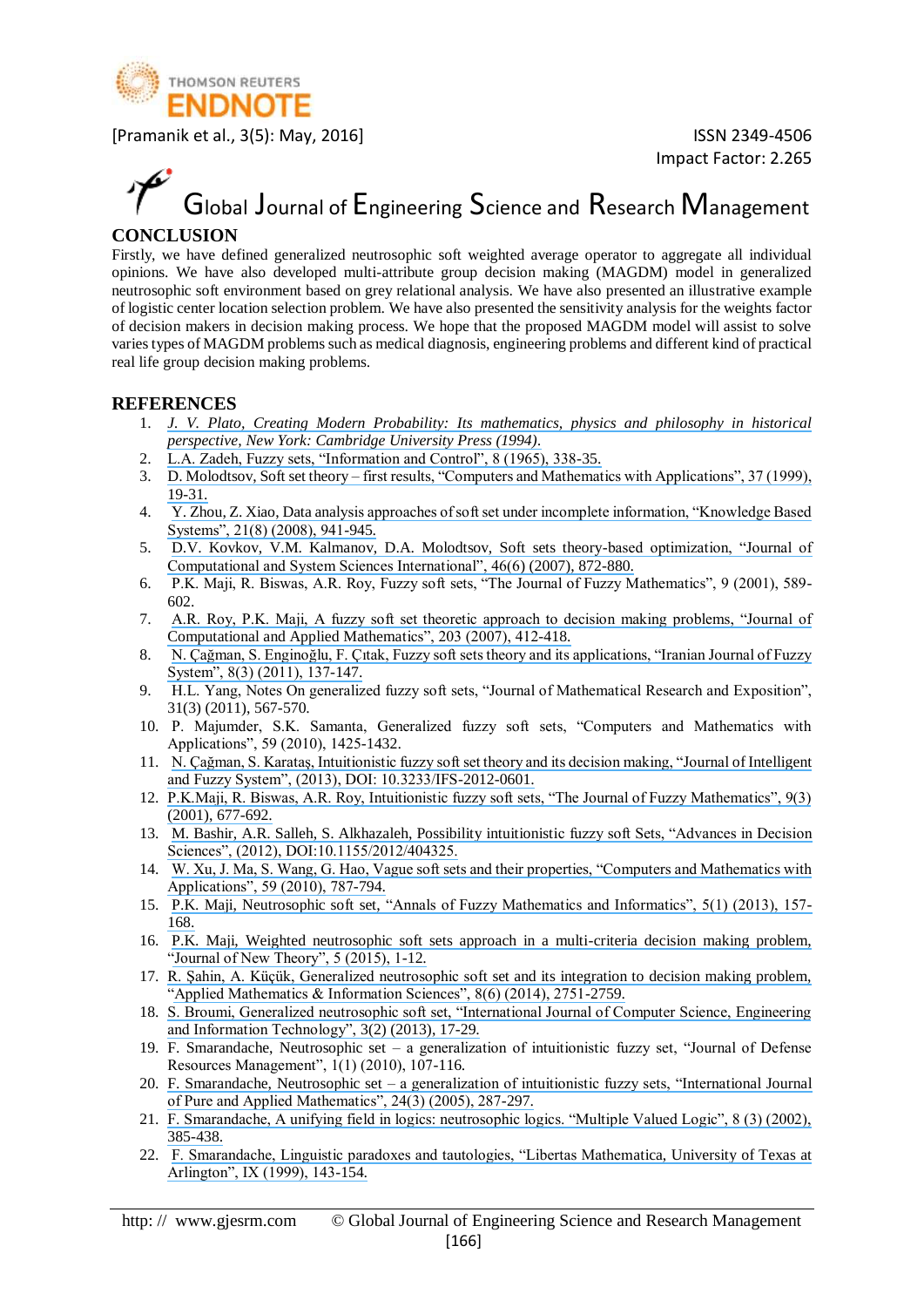

### Global Journal of Engineering Science and Research Management

- 23. [F. Smarandache, A unifying field of logics. Neutrosophy: neutrosophic probability, set and logic,](https://www.researchgate.net/publication/237361912_A_Unifying_Field_in_Logics_Neutrsophic_Logic_Neutrosophy_Neutrosophic_Set_Neutrosophic_Probability_fourth_edition?el=1_x_8&enrichId=rgreq-c69a0d483fc4bb296ed5651ffe1ef4b5-XXX&enrichSource=Y292ZXJQYWdlOzMwMzY2NzQ1NTtBUzozODYyODI3MjAxMjA4MzRAMTQ2OTEwODM4NTgwOA==) [Rehoboth,American Research Press \(1998\).](https://www.researchgate.net/publication/237361912_A_Unifying_Field_in_Logics_Neutrsophic_Logic_Neutrosophy_Neutrosophic_Set_Neutrosophic_Probability_fourth_edition?el=1_x_8&enrichId=rgreq-c69a0d483fc4bb296ed5651ffe1ef4b5-XXX&enrichSource=Y292ZXJQYWdlOzMwMzY2NzQ1NTtBUzozODYyODI3MjAxMjA4MzRAMTQ2OTEwODM4NTgwOA==)
- 24. H. Wang, F. Smarandache, Y. Zhang, and R. Sunderraman, Single valued neutrosophic sets, "Multispace and Multi-structure', 4 (2010), 410-413.
- 25. [P. Thiruppathi P, N. Saivaraju, and K. S. Ravichandran, A study on suicide problem using combined](https://www.researchgate.net/publication/228564858_A_Study_on_Suicide_problem_using_Combined_Overlap_Block_Neutrosophic_Cognitive_Maps?el=1_x_8&enrichId=rgreq-c69a0d483fc4bb296ed5651ffe1ef4b5-XXX&enrichSource=Y292ZXJQYWdlOzMwMzY2NzQ1NTtBUzozODYyODI3MjAxMjA4MzRAMTQ2OTEwODM4NTgwOA==) [overlap block neutrosophic cognitive maps,"International Journal of Algorithms, Computing and](https://www.researchgate.net/publication/228564858_A_Study_on_Suicide_problem_using_Combined_Overlap_Block_Neutrosophic_Cognitive_Maps?el=1_x_8&enrichId=rgreq-c69a0d483fc4bb296ed5651ffe1ef4b5-XXX&enrichSource=Y292ZXJQYWdlOzMwMzY2NzQ1NTtBUzozODYyODI3MjAxMjA4MzRAMTQ2OTEwODM4NTgwOA==) [Mathematics", 3\(4\) \(2010\), 22-28.](https://www.researchgate.net/publication/228564858_A_Study_on_Suicide_problem_using_Combined_Overlap_Block_Neutrosophic_Cognitive_Maps?el=1_x_8&enrichId=rgreq-c69a0d483fc4bb296ed5651ffe1ef4b5-XXX&enrichSource=Y292ZXJQYWdlOzMwMzY2NzQ1NTtBUzozODYyODI3MjAxMjA4MzRAMTQ2OTEwODM4NTgwOA==)
- 26. [S. Pramanik, S. N. Chackrabarti, A study on problems of construction workers in West Bengal based on](https://www.researchgate.net/publication/273121982_A_Study_on_Problems_of_Construction_Workers_in_West_Bengal_Based_on_Neutrosophic_Cognitive_Maps?el=1_x_8&enrichId=rgreq-c69a0d483fc4bb296ed5651ffe1ef4b5-XXX&enrichSource=Y292ZXJQYWdlOzMwMzY2NzQ1NTtBUzozODYyODI3MjAxMjA4MzRAMTQ2OTEwODM4NTgwOA==)  neutrosophic cognitive maps,**"**[International Journal of Innovative Research in Science, Engineering and](https://www.researchgate.net/publication/273121982_A_Study_on_Problems_of_Construction_Workers_in_West_Bengal_Based_on_Neutrosophic_Cognitive_Maps?el=1_x_8&enrichId=rgreq-c69a0d483fc4bb296ed5651ffe1ef4b5-XXX&enrichSource=Y292ZXJQYWdlOzMwMzY2NzQ1NTtBUzozODYyODI3MjAxMjA4MzRAMTQ2OTEwODM4NTgwOA==) [Technology", 2\(11\) \(2013\), 6387-6394.](https://www.researchgate.net/publication/273121982_A_Study_on_Problems_of_Construction_Workers_in_West_Bengal_Based_on_Neutrosophic_Cognitive_Maps?el=1_x_8&enrichId=rgreq-c69a0d483fc4bb296ed5651ffe1ef4b5-XXX&enrichSource=Y292ZXJQYWdlOzMwMzY2NzQ1NTtBUzozODYyODI3MjAxMjA4MzRAMTQ2OTEwODM4NTgwOA==)
- 27. K. Mondal, S. Pramanik, A study on problems of Hijras in West Bengal based on neutrosophic cognitive maps,"Neutrosophic Sets and Systems", 5(2014), 21-26.
- 28. S. Pramanik, T. K. Roy, Neutrosophic game theoretic approach to Indo-Pak conflict over Jammu-Kashmir,"Neutrosophic Sets and Systems", 2 (2014), 82-101.
- 29. M. Khoshnevisan, S. Bhattacharya, F. Smarandache, Artificial intelligence and response optimization. Xiquan Phoenix, 2003.
- 30. [A. Q. Ansari, R. Biswas, S. Aggarwal, Proposal for applicability of neutrosophic set theory in medical](https://www.researchgate.net/publication/235003560_Proposal_for_Applicability_of_Neutrosophic_Set_Theory_in_Medical_AI?el=1_x_8&enrichId=rgreq-c69a0d483fc4bb296ed5651ffe1ef4b5-XXX&enrichSource=Y292ZXJQYWdlOzMwMzY2NzQ1NTtBUzozODYyODI3MjAxMjA4MzRAMTQ2OTEwODM4NTgwOA==)  [AI,"International Journal of Computer Applications",](https://www.researchgate.net/publication/235003560_Proposal_for_Applicability_of_Neutrosophic_Set_Theory_in_Medical_AI?el=1_x_8&enrichId=rgreq-c69a0d483fc4bb296ed5651ffe1ef4b5-XXX&enrichSource=Y292ZXJQYWdlOzMwMzY2NzQ1NTtBUzozODYyODI3MjAxMjA4MzRAMTQ2OTEwODM4NTgwOA==) 27(5) (2011), 5-11.
- 31. [J. Mohan, V. Krishnaveni, Y. Guo, A new neutrosophic](https://www.researchgate.net/publication/270268858_A_New_Neutrosophic_Approach_of_Wiener_Filtering_for_MRI_Denoising?el=1_x_8&enrichId=rgreq-c69a0d483fc4bb296ed5651ffe1ef4b5-XXX&enrichSource=Y292ZXJQYWdlOzMwMzY2NzQ1NTtBUzozODYyODI3MjAxMjA4MzRAMTQ2OTEwODM4NTgwOA==) approach of Wiener filtering for MRI denoising, "Measurement Science Review", 13 (4) (2013), 177-176.
- 32. [J. Mohan, V. Krishnaveni, Y. Guo,](https://www.researchgate.net/publication/259165219_MRI_denoising_using_nonlocal_neutrosophic_set_approach_of_Wiener_filtering?el=1_x_8&enrichId=rgreq-c69a0d483fc4bb296ed5651ffe1ef4b5-XXX&enrichSource=Y292ZXJQYWdlOzMwMzY2NzQ1NTtBUzozODYyODI3MjAxMjA4MzRAMTQ2OTEwODM4NTgwOA==) [MRI denoising using nonlocal neutrosophic set approach of Wiener](http://www.sciencedirect.com/science/article/pii/S1746809413001055)  [filtering](http://www.sciencedirect.com/science/article/pii/S1746809413001055)[, "Biomedical Signal Processing and Control", 8\(6\) \(2013\), 779-791.](https://www.researchgate.net/publication/259165219_MRI_denoising_using_nonlocal_neutrosophic_set_approach_of_Wiener_filtering?el=1_x_8&enrichId=rgreq-c69a0d483fc4bb296ed5651ffe1ef4b5-XXX&enrichSource=Y292ZXJQYWdlOzMwMzY2NzQ1NTtBUzozODYyODI3MjAxMjA4MzRAMTQ2OTEwODM4NTgwOA==)
- 33. [J. Ye, Improved cosine similarity measures of simplified neutrosophic sets for medical diagnoses,](https://www.researchgate.net/publication/270053269_Improved_cosine_similarity_measures_of_simplified_neutrosophic_sets_for_medical_diagnoses?el=1_x_8&enrichId=rgreq-c69a0d483fc4bb296ed5651ffe1ef4b5-XXX&enrichSource=Y292ZXJQYWdlOzMwMzY2NzQ1NTtBUzozODYyODI3MjAxMjA4MzRAMTQ2OTEwODM4NTgwOA==) ["Artificial Intelligence in Medicine", 63 \(2015\) 171–179.](https://www.researchgate.net/publication/270053269_Improved_cosine_similarity_measures_of_simplified_neutrosophic_sets_for_medical_diagnoses?el=1_x_8&enrichId=rgreq-c69a0d483fc4bb296ed5651ffe1ef4b5-XXX&enrichSource=Y292ZXJQYWdlOzMwMzY2NzQ1NTtBUzozODYyODI3MjAxMjA4MzRAMTQ2OTEwODM4NTgwOA==)
- 34. [J. Ye, Multicriteria decision-making method using the correlation coefficient under single-valued](https://www.researchgate.net/publication/263257550_Multicriteria_decision-making_method_using_the_correlation_coefficient_under_single-value_neutrosophic_environment?el=1_x_8&enrichId=rgreq-c69a0d483fc4bb296ed5651ffe1ef4b5-XXX&enrichSource=Y292ZXJQYWdlOzMwMzY2NzQ1NTtBUzozODYyODI3MjAxMjA4MzRAMTQ2OTEwODM4NTgwOA==)  [neutrosophic environment, "International Journal of General Systems", 42\(4\) \(2013\), 386-394.](https://www.researchgate.net/publication/263257550_Multicriteria_decision-making_method_using_the_correlation_coefficient_under_single-value_neutrosophic_environment?el=1_x_8&enrichId=rgreq-c69a0d483fc4bb296ed5651ffe1ef4b5-XXX&enrichSource=Y292ZXJQYWdlOzMwMzY2NzQ1NTtBUzozODYyODI3MjAxMjA4MzRAMTQ2OTEwODM4NTgwOA==)
- 35. J. Ye, [Single valued neutrosophic cross entropy for multicriteria decision making problems, "Applied](https://www.researchgate.net/publication/260043492_Single_valued_neutrosophic_cross-entropy_for_multicriteria_decision_making_problems?el=1_x_8&enrichId=rgreq-c69a0d483fc4bb296ed5651ffe1ef4b5-XXX&enrichSource=Y292ZXJQYWdlOzMwMzY2NzQ1NTtBUzozODYyODI3MjAxMjA4MzRAMTQ2OTEwODM4NTgwOA==) [Mathematical Modeling", 38\(2014\), 1170-1175.](https://www.researchgate.net/publication/260043492_Single_valued_neutrosophic_cross-entropy_for_multicriteria_decision_making_problems?el=1_x_8&enrichId=rgreq-c69a0d483fc4bb296ed5651ffe1ef4b5-XXX&enrichSource=Y292ZXJQYWdlOzMwMzY2NzQ1NTtBUzozODYyODI3MjAxMjA4MzRAMTQ2OTEwODM4NTgwOA==)
- 36. [J. Ye, Vector similarity measures of simplified neutrosophic sets and their application in multicriteria](https://www.researchgate.net/publication/281546974_Vector_similarity_measures_of_simplified_neutrosophic_sets_and_their_application_in_multicriteria_decision_making?el=1_x_8&enrichId=rgreq-c69a0d483fc4bb296ed5651ffe1ef4b5-XXX&enrichSource=Y292ZXJQYWdlOzMwMzY2NzQ1NTtBUzozODYyODI3MjAxMjA4MzRAMTQ2OTEwODM4NTgwOA==) [decision making, "International Journal of Fuzzy Systems", 16\(2\) \(2014\), 204-215.](https://www.researchgate.net/publication/281546974_Vector_similarity_measures_of_simplified_neutrosophic_sets_and_their_application_in_multicriteria_decision_making?el=1_x_8&enrichId=rgreq-c69a0d483fc4bb296ed5651ffe1ef4b5-XXX&enrichSource=Y292ZXJQYWdlOzMwMzY2NzQ1NTtBUzozODYyODI3MjAxMjA4MzRAMTQ2OTEwODM4NTgwOA==)
- 37. J. [Ye, Multiple attribute group decision-making method with completely unknown weights based on](https://www.researchgate.net/publication/279113201_Multiple_attribute_group_decision-making_method_with_completely_unknown_weights_based_on_similarity_measures_under_single_valued_neutrosophic_environment?el=1_x_8&enrichId=rgreq-c69a0d483fc4bb296ed5651ffe1ef4b5-XXX&enrichSource=Y292ZXJQYWdlOzMwMzY2NzQ1NTtBUzozODYyODI3MjAxMjA4MzRAMTQ2OTEwODM4NTgwOA==) [similarity measures under single valued neutrosophic environment, "Journal of Intelligent and Fuzzy](https://www.researchgate.net/publication/279113201_Multiple_attribute_group_decision-making_method_with_completely_unknown_weights_based_on_similarity_measures_under_single_valued_neutrosophic_environment?el=1_x_8&enrichId=rgreq-c69a0d483fc4bb296ed5651ffe1ef4b5-XXX&enrichSource=Y292ZXJQYWdlOzMwMzY2NzQ1NTtBUzozODYyODI3MjAxMjA4MzRAMTQ2OTEwODM4NTgwOA==)  Systems", [27 \(2014\), 2927-2935.](https://www.researchgate.net/publication/279113201_Multiple_attribute_group_decision-making_method_with_completely_unknown_weights_based_on_similarity_measures_under_single_valued_neutrosophic_environment?el=1_x_8&enrichId=rgreq-c69a0d483fc4bb296ed5651ffe1ef4b5-XXX&enrichSource=Y292ZXJQYWdlOzMwMzY2NzQ1NTtBUzozODYyODI3MjAxMjA4MzRAMTQ2OTEwODM4NTgwOA==)
- 38. P. Biswas, S. Pramanik, B. C. Giri, [Cosine similarity measure based multi-attribute decision-making with](https://www.researchgate.net/publication/275582874_Cosine_Similarity_Measure_Based_Multi-attribute_Decision-making_with_Trapezoidal_Fuzzy_Neutrosophic_Numbers?el=1_x_8&enrichId=rgreq-c69a0d483fc4bb296ed5651ffe1ef4b5-XXX&enrichSource=Y292ZXJQYWdlOzMwMzY2NzQ1NTtBUzozODYyODI3MjAxMjA4MzRAMTQ2OTEwODM4NTgwOA==)  [trapezoidal fuzzy neutrosophic numbers, "Neutrosophic Sets and Systems", 8 \(2015\), 47-57.](https://www.researchgate.net/publication/275582874_Cosine_Similarity_Measure_Based_Multi-attribute_Decision-making_with_Trapezoidal_Fuzzy_Neutrosophic_Numbers?el=1_x_8&enrichId=rgreq-c69a0d483fc4bb296ed5651ffe1ef4b5-XXX&enrichSource=Y292ZXJQYWdlOzMwMzY2NzQ1NTtBUzozODYyODI3MjAxMjA4MzRAMTQ2OTEwODM4NTgwOA==)
- 39. P. Biswas, S. Pramanik, B.C. Giri, TOPSIS method for multi-attribute group decision making under single-valued neutrosophic environment, "Neural computing and Application", 2015. DOI: 10.1007/s00521-015-1891-2.
- 40. S. Pramanik, P. Biswas, B.C. Giri, Hybrid vector similarity measures and their applications to multi-<br>attribute decision making under neutrosophic environment. "Neural Computing and attribute decision making [under neutrosophic environment,](https://www.researchgate.net/publication/285549611_Hybrid_vector_similarity_measures_and_their_applications_to_multi-attribute_decision_making_under_neutrosophic_environment?el=1_x_8&enrichId=rgreq-c69a0d483fc4bb296ed5651ffe1ef4b5-XXX&enrichSource=Y292ZXJQYWdlOzMwMzY2NzQ1NTtBUzozODYyODI3MjAxMjA4MzRAMTQ2OTEwODM4NTgwOA==) ["Neural Computing and](https://www.researchgate.net/publication/285549611_Hybrid_vector_similarity_measures_and_their_applications_to_multi-attribute_decision_making_under_neutrosophic_environment?el=1_x_8&enrichId=rgreq-c69a0d483fc4bb296ed5651ffe1ef4b5-XXX&enrichSource=Y292ZXJQYWdlOzMwMzY2NzQ1NTtBUzozODYyODI3MjAxMjA4MzRAMTQ2OTEwODM4NTgwOA==) [Applications",\(2015\),DOI 10.1007/s00521-015-2125-3,](https://www.researchgate.net/publication/285549611_Hybrid_vector_similarity_measures_and_their_applications_to_multi-attribute_decision_making_under_neutrosophic_environment?el=1_x_8&enrichId=rgreq-c69a0d483fc4bb296ed5651ffe1ef4b5-XXX&enrichSource=Y292ZXJQYWdlOzMwMzY2NzQ1NTtBUzozODYyODI3MjAxMjA4MzRAMTQ2OTEwODM4NTgwOA==)
- 41. [K. Mondal, S. Pramanik, Neutrosophic refined similarity measure based on cotangent function and its](https://www.researchgate.net/publication/272828097_Neutrosophic_Refined_Similarity_Measure_Based_on_Cotangent_Function_and_its_Application_to_Multi-attribute_Decision_Making?el=1_x_8&enrichId=rgreq-c69a0d483fc4bb296ed5651ffe1ef4b5-XXX&enrichSource=Y292ZXJQYWdlOzMwMzY2NzQ1NTtBUzozODYyODI3MjAxMjA4MzRAMTQ2OTEwODM4NTgwOA==) [application to multi attribute decision making, "Global Journal of Advanced Research",2\(2\) \(2015\), 486-](https://www.researchgate.net/publication/272828097_Neutrosophic_Refined_Similarity_Measure_Based_on_Cotangent_Function_and_its_Application_to_Multi-attribute_Decision_Making?el=1_x_8&enrichId=rgreq-c69a0d483fc4bb296ed5651ffe1ef4b5-XXX&enrichSource=Y292ZXJQYWdlOzMwMzY2NzQ1NTtBUzozODYyODI3MjAxMjA4MzRAMTQ2OTEwODM4NTgwOA==) [496.](https://www.researchgate.net/publication/272828097_Neutrosophic_Refined_Similarity_Measure_Based_on_Cotangent_Function_and_its_Application_to_Multi-attribute_Decision_Making?el=1_x_8&enrichId=rgreq-c69a0d483fc4bb296ed5651ffe1ef4b5-XXX&enrichSource=Y292ZXJQYWdlOzMwMzY2NzQ1NTtBUzozODYyODI3MjAxMjA4MzRAMTQ2OTEwODM4NTgwOA==)
- 42. K. Mondal, S. Pramanik, Neutrosophic Refined Similarity Measure Based on Tangent Function and its application to multi attribute decision making, "Journal of New Theory", 8 (2015), 41-50.
- 43. K. Mondal, S. Pramanik, Neutrosophic [tangent similarity measure and its application to multiple attribute](https://www.researchgate.net/publication/281068263_Neutrosophic_Tangent_Similarity_Measure_and_Its_Application_to_Multiple_Attribute_Decision_Making?el=1_x_8&enrichId=rgreq-c69a0d483fc4bb296ed5651ffe1ef4b5-XXX&enrichSource=Y292ZXJQYWdlOzMwMzY2NzQ1NTtBUzozODYyODI3MjAxMjA4MzRAMTQ2OTEwODM4NTgwOA==) [decision making, "Neutrosophic Sets and Systems"](https://www.researchgate.net/publication/281068263_Neutrosophic_Tangent_Similarity_Measure_and_Its_Application_to_Multiple_Attribute_Decision_Making?el=1_x_8&enrichId=rgreq-c69a0d483fc4bb296ed5651ffe1ef4b5-XXX&enrichSource=Y292ZXJQYWdlOzMwMzY2NzQ1NTtBUzozODYyODI3MjAxMjA4MzRAMTQ2OTEwODM4NTgwOA==) 9(2015), 92-98.
- 44. [A. Sengur, Y. Guo, Color texture image segmentation based on neutrosophic set and wavelet](https://www.researchgate.net/publication/220134488_Color_texture_image_segmentation_based_on_neutrosophic_set_and_wavelet_transformation?el=1_x_8&enrichId=rgreq-c69a0d483fc4bb296ed5651ffe1ef4b5-XXX&enrichSource=Y292ZXJQYWdlOzMwMzY2NzQ1NTtBUzozODYyODI3MjAxMjA4MzRAMTQ2OTEwODM4NTgwOA==) [transformation, "Computer Vision and Image Understanding", 115 \(2011\), 1134-1144.](https://www.researchgate.net/publication/220134488_Color_texture_image_segmentation_based_on_neutrosophic_set_and_wavelet_transformation?el=1_x_8&enrichId=rgreq-c69a0d483fc4bb296ed5651ffe1ef4b5-XXX&enrichSource=Y292ZXJQYWdlOzMwMzY2NzQ1NTtBUzozODYyODI3MjAxMjA4MzRAMTQ2OTEwODM4NTgwOA==)
- 45. [H. D. Cheng, H. D. Cheng, Y. Zhang, A novel image segmentation approach based on neutrosophic set](https://www.researchgate.net/publication/227653028_A_NOVEL_IMAGE_SEGMENTATION_APPROACH_BASED_ON_NEUTROSOPHIC_SET_AND_IMPROVED_FUZZY_C-MEANS_ALGORITHM?el=1_x_8&enrichId=rgreq-c69a0d483fc4bb296ed5651ffe1ef4b5-XXX&enrichSource=Y292ZXJQYWdlOzMwMzY2NzQ1NTtBUzozODYyODI3MjAxMjA4MzRAMTQ2OTEwODM4NTgwOA==) [and improved fuzzy C-means algorithm, "New Mathematics and Natural Computation", 7\(1\) \(2011\),](https://www.researchgate.net/publication/227653028_A_NOVEL_IMAGE_SEGMENTATION_APPROACH_BASED_ON_NEUTROSOPHIC_SET_AND_IMPROVED_FUZZY_C-MEANS_ALGORITHM?el=1_x_8&enrichId=rgreq-c69a0d483fc4bb296ed5651ffe1ef4b5-XXX&enrichSource=Y292ZXJQYWdlOzMwMzY2NzQ1NTtBUzozODYyODI3MjAxMjA4MzRAMTQ2OTEwODM4NTgwOA==) [155-171.](https://www.researchgate.net/publication/227653028_A_NOVEL_IMAGE_SEGMENTATION_APPROACH_BASED_ON_NEUTROSOPHIC_SET_AND_IMPROVED_FUZZY_C-MEANS_ALGORITHM?el=1_x_8&enrichId=rgreq-c69a0d483fc4bb296ed5651ffe1ef4b5-XXX&enrichSource=Y292ZXJQYWdlOzMwMzY2NzQ1NTtBUzozODYyODI3MjAxMjA4MzRAMTQ2OTEwODM4NTgwOA==)

### http: // www.gjesrm.com © Global Journal of Engineering Science and Research Management